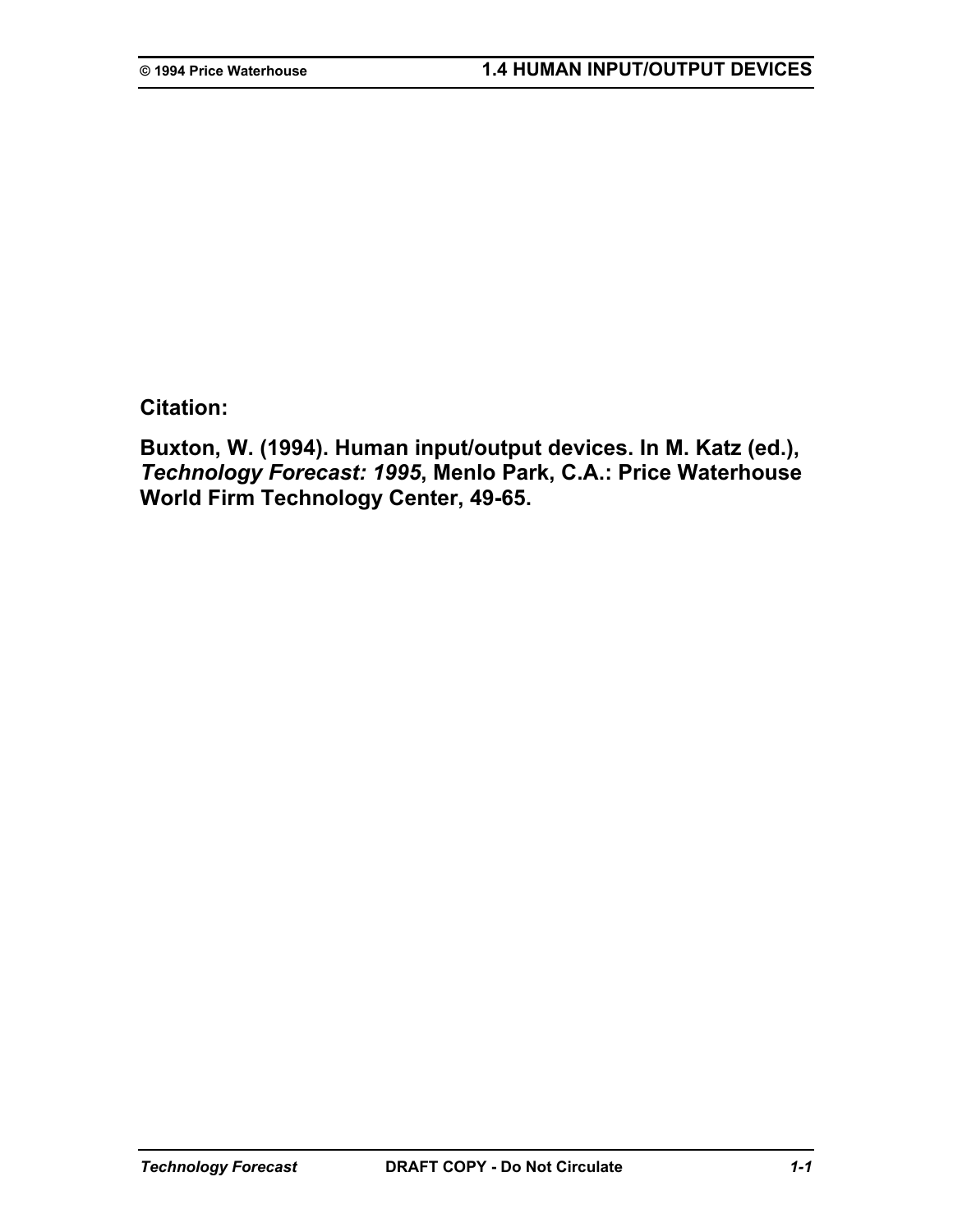# **1.4 HUMAN INPUT/OUTPUT DEVICES**

## **1.4.1 Executive Summary**

Input and output are starting to change after about five years of remaining fairly stable. The mouse, keyboard and CRT are still the staples of the user interface, supplemented by desktop printers and - increasingly scanners. CRTs are getting higher quality, resolution and color for increasingly competitive prices. Scanners and printers are also improving in cost/performance. But these trends just show that it is getting cheaper to do conventional things with higher quality tools.

A more significant change is afoot. First, these more conventional I/O devices are being supplemented by new transducers such as video cameras, microphones and speakers. Second, devices are being packaged in new ways. We are starting to see trends towards portables, for example, that don't just look like shrunken-down desk-top machines. PDAs are one example. But a portable digital voice note-taker that can upload messages to a PC is another. Form and function are starting to converge, and a significant trend that is beginning to emerge is that "one size/form does not fit all." We are increasingly seeing specialized devices for specialized functions, yet still being able to interface with other devices in the "family."

# **1.4.2 Background**

There is a simple game that one can play to capture the significance of this chapter. The next time you have the chance, give a group of colleagues, customers or students the following test. Give them fifteen seconds, and ask them to draw a computer. When you collect the results, what you will see is that practically everyone drew a CRT and a keyboard, about 70% drew a mouse or some other pointing device, and at most 20% actually drew the box with the computer in it. What they drew were the input/output transducers, not the computer.

Now, administer the second part of the test. Tell them to do the same thing; however, this time, have them do it as if it was 1964, not 1994. This time, again, you will see pictures of tape drives, key punches and line printers. And since the CPU was closer to the end user in those days, you will also see some refrigerator-like boxes representing the "computer."

From this simple exercise we can draw some insights that can really help us in understanding what is happening in technology right now. The first lesson is the power of the things we see, hear and touch in shaping our perception, or "mental model" of what computation is. The second is the recognition that these things, the input/output devices, are "accidents of history." That is, they are subject to change and redesign. Together, these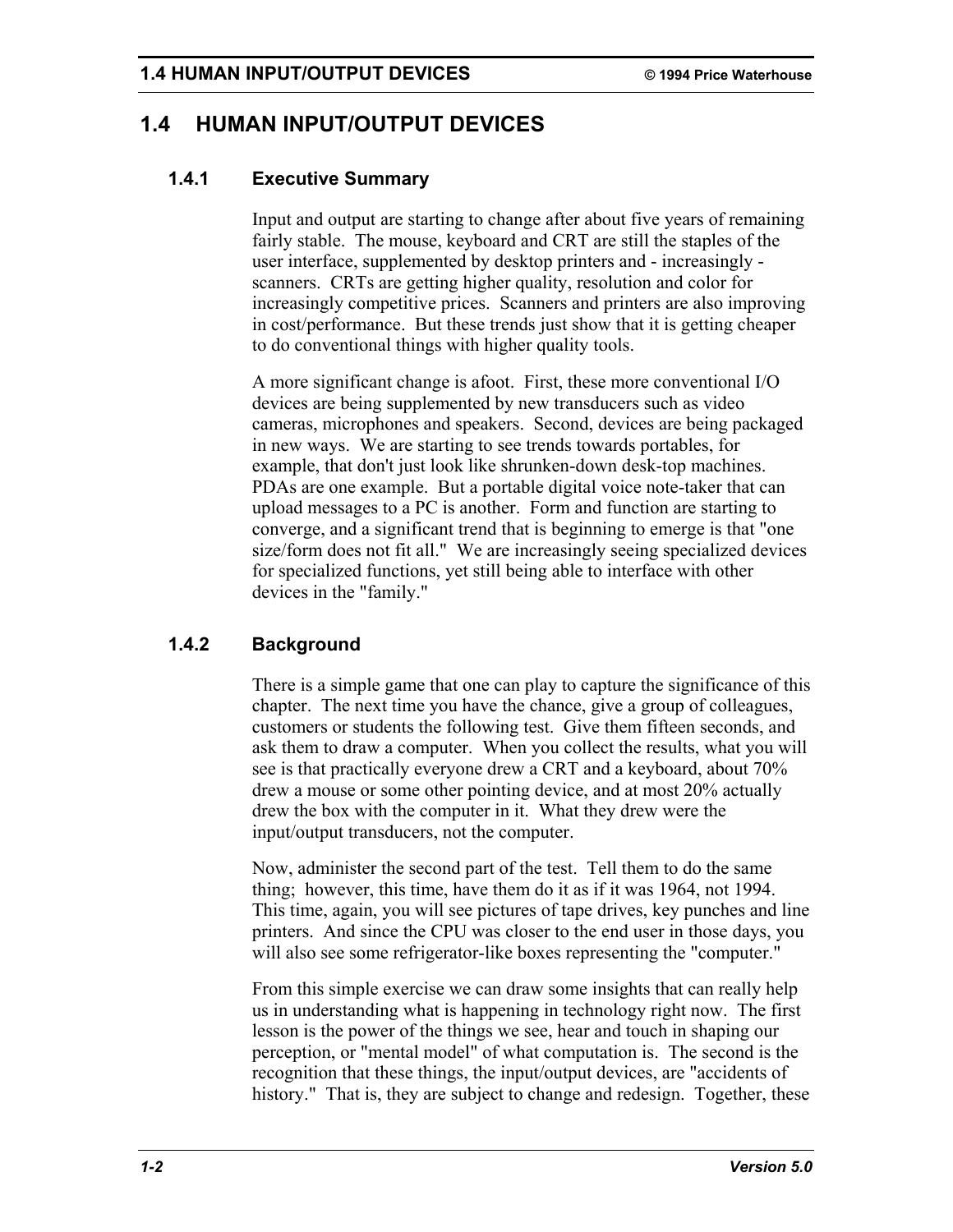two observations mean that by rethinking the nature of input/output, we can reshape the nature of computation and what it is for.

These are not trivial matters. We are at a stage where it is difficult to even talk about "computation" *per se.* Consider the *convergence* of computation with other technologies, such as "the information super highway", consumer electronics, video, telecommunications, or other such trends. The result of this convergence is not some synergistic crystallization, which provides some simplifying and unifying concepts about technology, its applications and usage. Just the opposite is true. From the perspective of business, design, engineering and usage, things are becoming more confused. And while there is immense potential benefit to be gained from this convergence, we run the risk of pushing access to it beyond the "threshold of frustration", or "the "complexity barrier" of our end users.

Now, let's go back to our drawing exercise, since therein lies one of the paths to managing the complexity and realizing the potential of what is happening. By rethinking input/output, we can reshape users' mental models of the technology in such a way as to increase the functionality that falls within their complexity threshold.

We will see the beginnings of this kind of trend in some of the examples discussed in this chapter. By way of preview, one example is in how devices are being scaled to the size and form factor appropriate to the context of usage. This is seen in pen-based computing where the scale ranges from palm-sized personal digital assistants (PDAs) to wall-sized electronic whiteboards. Neither end of the continuum resembles the GUIdriven PC that was the rule until very recently. Each represents a significant change in how we think about computation. And while both the PDA and electronic whiteboard are both pen-driven computers, their difference in scale renders them very different beasts. Here is another twist to our overall theme of *rightsizing.* These variations of scale lead to one more trend that will be of increasing importance, that of *rightplacing.* That is, the delivery of services at the appropriate location and time for the activity, as opposed to "back at the shop."

The nature of technology is changing, and old models of computation, telephony, etc. are breaking down fast. Or, perhaps, they are being augmented by new families of technology that must work in concert. These changes are being driven by sues such as convergence, scale and location of services. Our view is that input/output is one of the most critical components in both shaping these changes, and rendering the potential such that it falls within human's capacity to easily exploit it.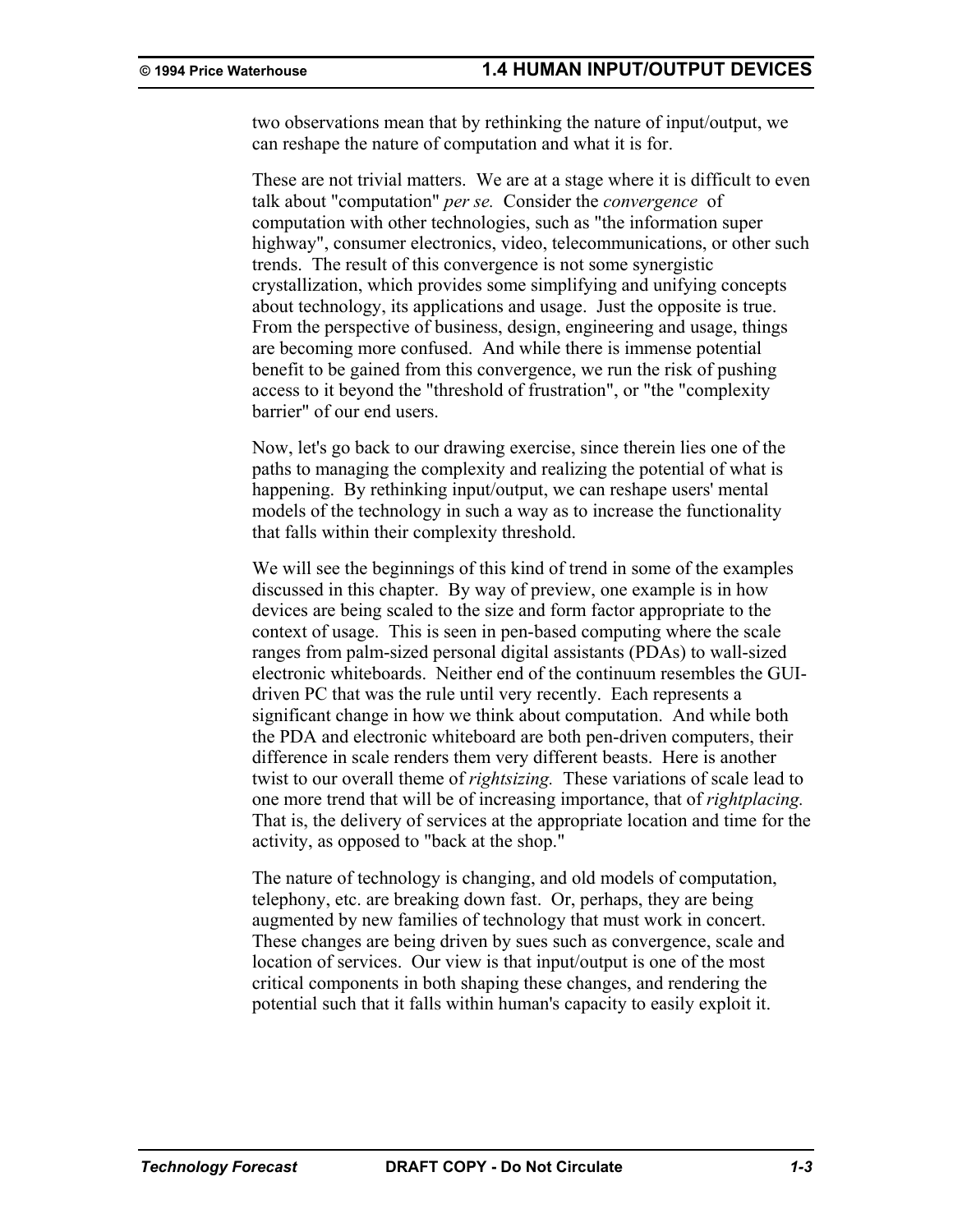## **1.4.3 Market Overview**

## **Text Entry**

### *Ergonomic Keyboards*

One of the main things that people traditionally do with computers is enter alphanumeric data. While the days of keypunch entry are gone, the QWERTY keyboard which was the transducer used in those days, is still very much with us. This is not likely to change in the near future. There is simply too much invested in not only hardware, but user skill, training, etc. It just does not matter that there might be a better keyboard somewhere. Making the change simply does not make sense from a costbenefit perspective.

Or does it? The classic (non)answer is: "It depends." Keyboards that provide some improvement in efficiency but require new skills and hardware, such as the Dvorak keyboard (REF), will not likely every take hold of any significant market share from the QWERTY design. However, the one thing that might change the cost/benefit analysis is health and safety issues, not typing speed. The past year has seen an increasing amount of attention being paid to the issue of repetitive strain syndrome, especially with keyboards, and this is beginning to be reflected in the marketplace. Hence, what used to be called "ergo keyboards," that is, low profile keyboards now seen on most PCs, are starting to be replaced by keyboards whose design is a radical departure from what we are used to.

One of the most interesting aspects of such designs is that while the form factor is different, they generally tend to be designed to be operated using the skill set of the traditional QWERTY system. Hence, in principle, the incidence of keyboard-induced injury is reduced, but the operator need not learn a whole new keyboard layout. Existing skills are respected and utilized.

Apple's split keyboard is the first of the new breed of keyboard to reach the "mass" market. Several others are following. Such keyboards cost as much as ten times a conventional keyboard, but that may well be worth the price if it results in reduced health risk. The corporate manager is well advised to follow the press and track the activities of the ISO standards activities in this area, since standards in this area are forthcoming with regulation close behind. The one cautionary note is this: these new designs look promising, but they don't come with a guarantee. Look carefully at the testing data before making a commitment to a new design.

#### *The Sound of 1 Hand Typing*

One interesting niche in keyboard design is one-handed typing. This has relevance in three areas: supporting people with disabilities, supporting text entry on very small portables (a one-handed keyboard is smaller than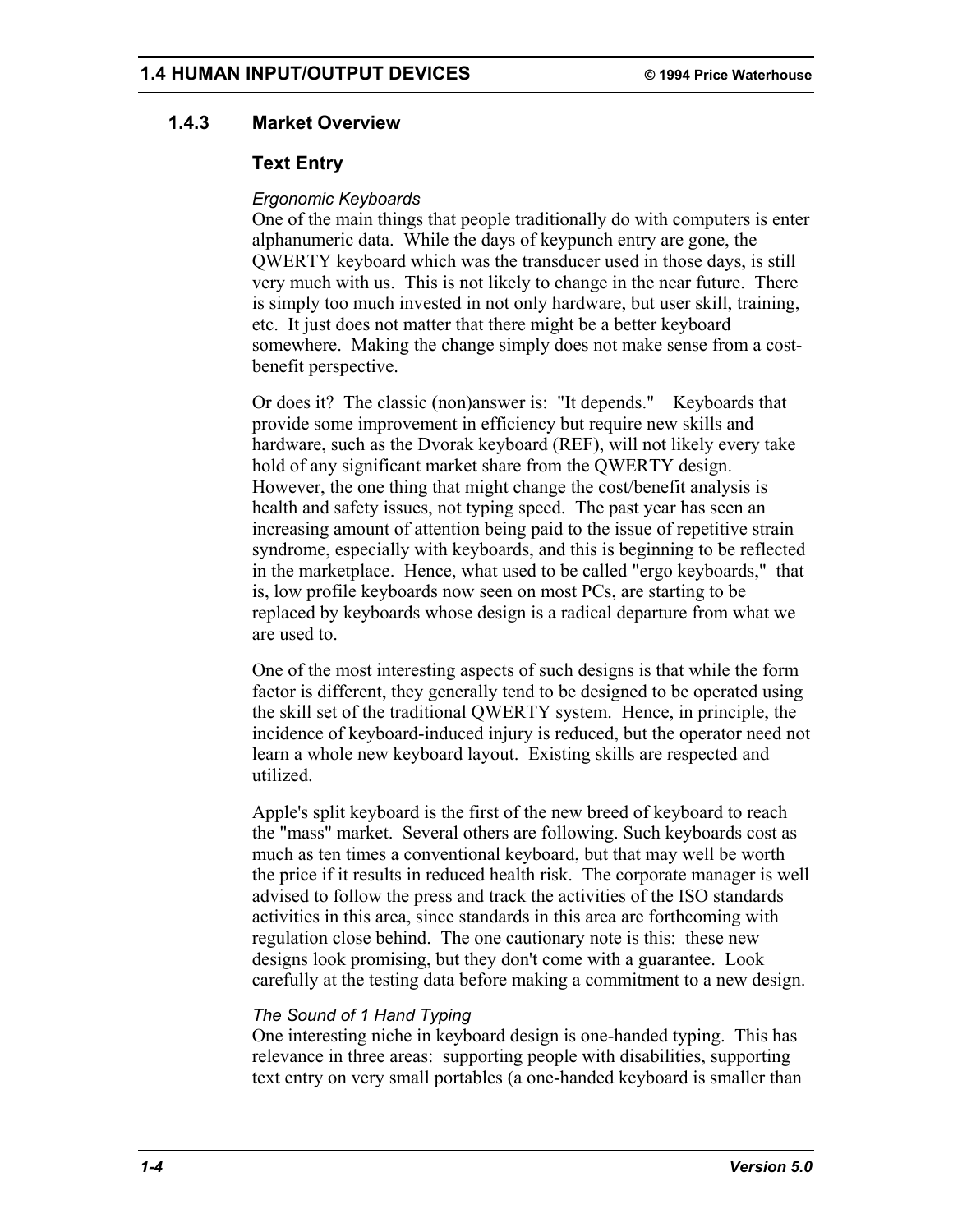a two-handed one), and text entry when the other hand is otherwise engaged, such as with a mouse or some other device.

There are two strategies in this regard. One is a special one-handed keyboard. These typically have only five to eight keys and are operated by "chording." That is, certain characters are entered by - like a piano pushing more than one key simultaneously. Such devices are useful in some applications, but require special hardware and special training.

The other approach is to use half of a conventional QWERTY keyboard. Through a simple software modification, it turns out that touch typists can quickly learn to type with one hand using just one half of a standard keyboard. This is discussed in Mathias *et al* (1993).

#### *Character and Handwriting Recognition*

1993 was a bad year for pencentric computing, mainly due to the considerable shortcomings of the recognition of hand printed and written text. Apple's *Newton* was the target of a series of Doonsbury cartoons, and the earlier failure of the *Momenta* pen-based computer was followed this year by that of AT&T's *EO* personal communicator and GO's *Penpoint* operating system.

Does this signal the failure of pen-based computing? We think not. Rather, it suggests that the emphasis on pen-based computing was prematurely placed on recognition. As we will discuss later in this chapter, there is more to pen-based computing than character recognition. In short, have you ever heard anyone say. "Gee, I wish this piece of paper could recognize what was written on it."? I doubt it. However, I bet you have heard people express frustrations such as, "I wish I had that piece of paper with me.", "I wish that I could find that piece of paper.", "I wish that I could quickly sketch that figure/graph/text into my computer." and "I wish that I could quickly mark-up/annotate that drawing/text for you."

All of these are things that pens are good for, and none require recognition. Character and handwriting recognition are currently sufficiently mature for some niche markets, especially vertical ones where the repertoire of characters is small, and the system can be trained for the individual user. In the meantime, algorithms are improving. Even the much-abused Newton has a significantly improved recognizer now than on its first release. The message here in this department is to "stay tuned in" and evaluate your special needs before rejecting the technology. It will only get better with maturity.

#### *On Pens and Keyboards*

There is a final point to be made about pen-based computing and the entry of alphanumeric data. This can perhaps be best hit home by a bit of audience participation. Time yourself transcribing this paragraph in each of two ways: printing legibly on a piece of paper, and typing on your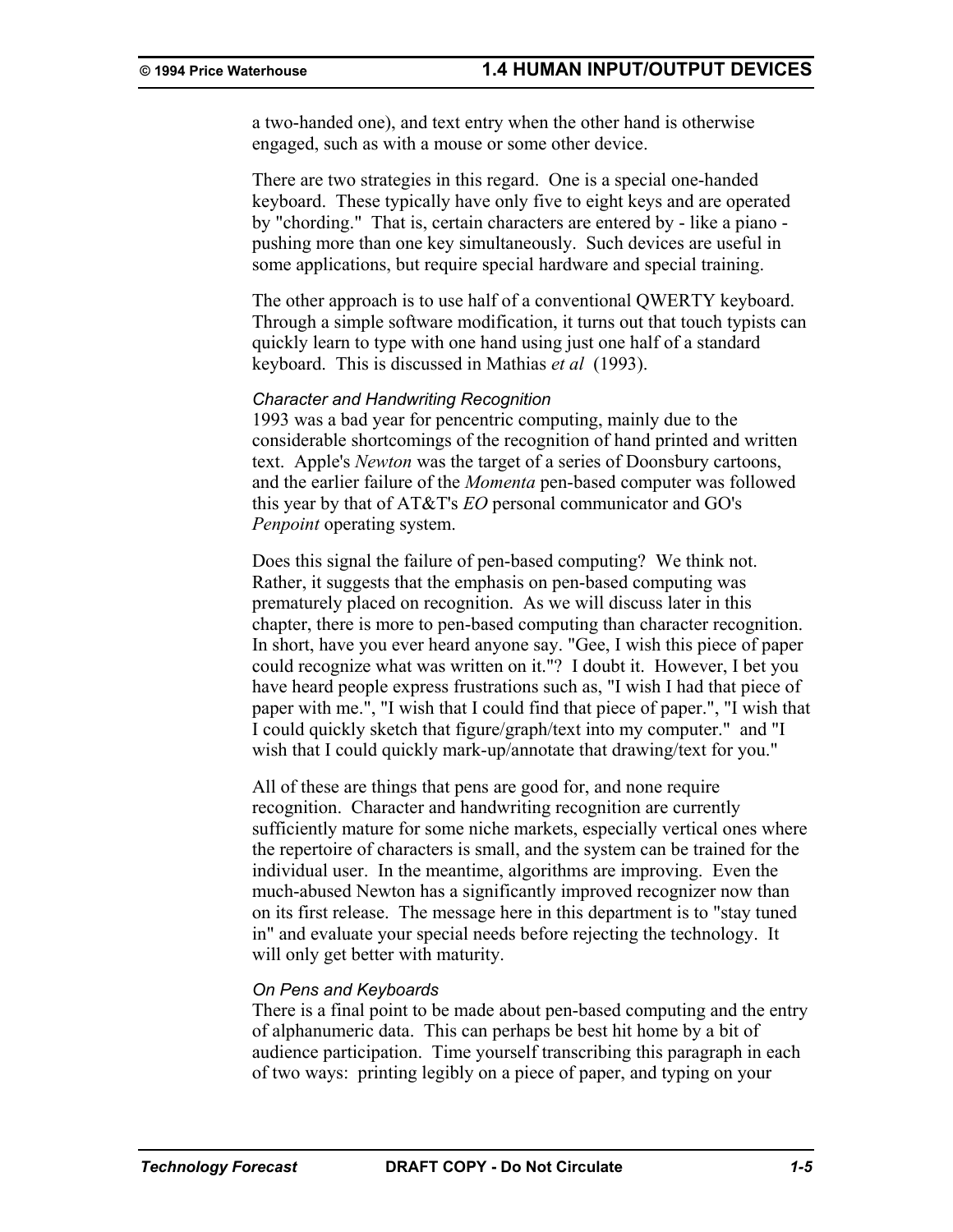word processor, activating the keys with the eraser end of your pencil (ignore upper case characters in the second condition).

Printing on paper will only be about 10% faster. If you did a similar exercise with numeric data and a keypad, the difference in time would be even less. The point is that character recognition is not the only "pencentric" way to enter alphanumeric data into a computer. Graphical keyboards are a viable alternative in many cases, and are worthy of consideration.

## **Pointing and Portables**

The growing trend towards mobile computing is one of the more visible consequences of *rightsizing.* With improvements in cost and quality of LCD technology (especially active matrix colour), high speed processors, and communications technologies, mobile computers have performance and even connectivity previously only seen on tethered desk-top machines.

One consequence of this is a migration of new applications to the mobile machine, and with this, new demands on the input/output capabilities. Where this is most visible is in the range of input devils that are used for pointing and selecting.

The dilemma is how to provide adequate pointing capability without compromising the size/convenience parameters of the computer. Currently, we see a (too) large number of portables with non-integrated "snap-on" pointing devices. While these enable older computers to be retrofitted for more modern applications, they have little or now place in new designs. They are simply too awkward and inconvenient.

Embedded devices include trackballs and joysticks. With the new generation of Apple *Powerbooks,* we will see a new trend towards touch pads. One key consideration with such devices is *handedness.* Many devices are off to the right-hand side, prejudicing against left-handed users. Consider, alternatively, devices that are mounted in the centre of the computer and which are equally accessible to either hand. Also consider if you are often using your computer in the "economy" section of an aircraft. It is worth remembering that what is good design for a table top may not be ideal when in a tightly constrained position.

The literature is full of scientific studies discussing the relative merits of joysticks, trackballs, touch tablets, etc. One can summarize these results by saying that every device is best for something and worst for something else. The best guide is to try various designs using the full range of applications that you anticipate and in a physical context as close to where you expect to use the device. Devices feel very different in a car, plane or on your lap than they do in a showroom. Likewise, the device that works well in a word-processor may be a disaster in drawing, or dragging tasks,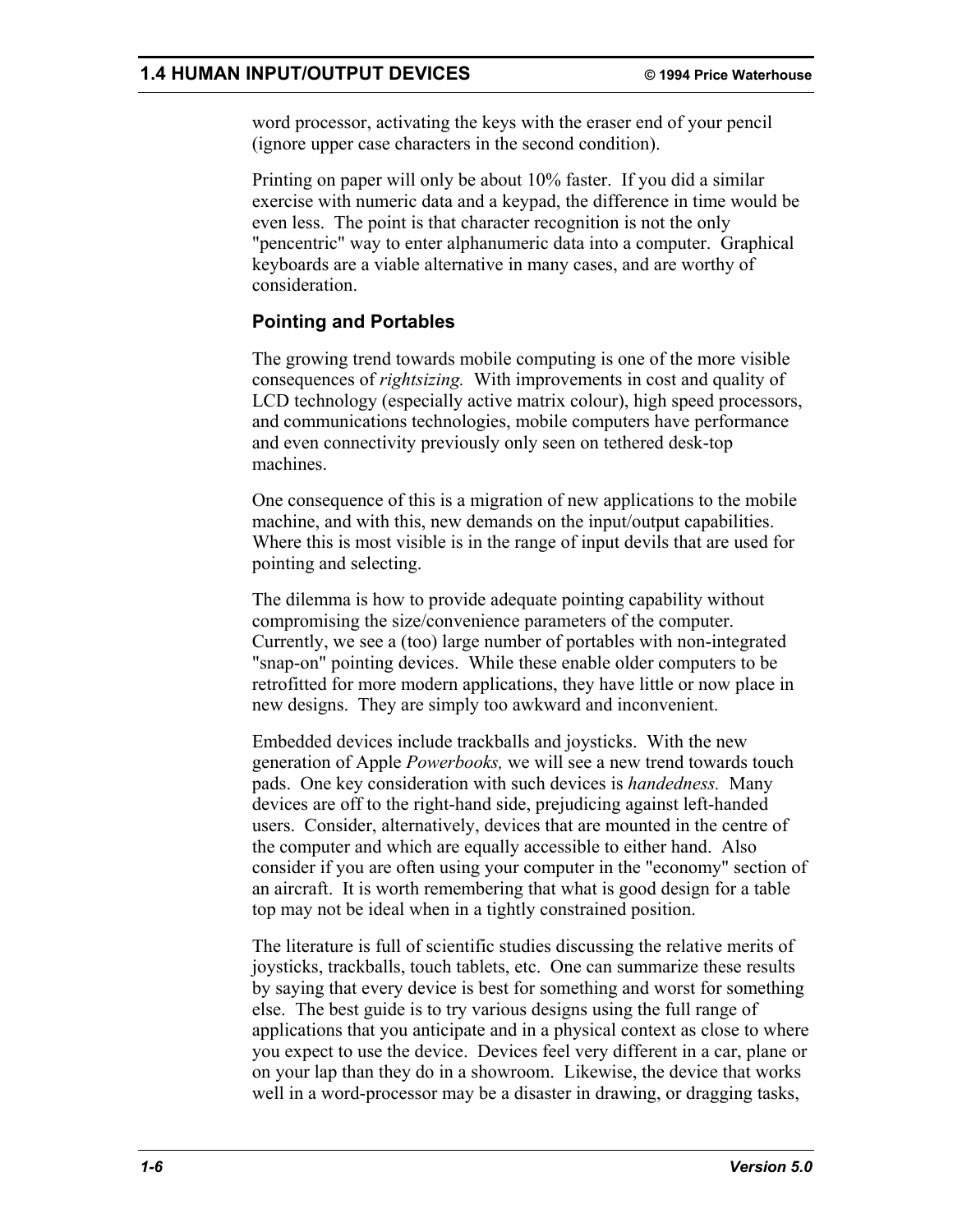and vice-versa. The last thing you want is to have to stuff your already over-filled briefcase with another mouse or pointing device, because the one built into your portable just isn't up to the demands of your day-to-day needs.

## **Pen-Based Computing**

We have already touched upon pen-based computing in the context of text entry. Here, we address some of the trends that have more to do with scale and application. In terms of scale, or *rightsizing,* we see pen-based technology in three general scales:

• *micro:* this includes devices like the Sharp *Wizard* on the low end, and the Apple *Newton* on the upper end. These are PDA devices that ideally fit into your pocket. Their main function is as a supplement/replacement for your personal organizer, address book, etc. Of real concern with these devices is "speed of access." In the spirit of the wild west, a good test for them is to see how fast they are on the "draw." That is, compare them to your regular address book in terms of how fast it takes to find an address, make an entry into your agenda, or make a sketch of a new idea. Speed and convenience is off the essence with these devices. And this includes interfacing with the rest of your electronic environment.

This is mentioned because these devices t*hemselves* should be considered input/output devices. The reason is that they generally do not / should not stand alone. Hence, they need to "handshake" with their larger siblings, for purposes such as back-up, calendar synchronization and other communication activities. Increasingly, these will be purchased as part of an overall system, or architecture, rather than as stand-alone devices.

- *mini*: These include note-pad like devices, such as the now defunct *Eo-440.* The real market for these devices today is in vertical markets, such as courier services, where the applications are tailored and specialized. However, this will gradually change. From one side, taking handwritten/drawn notes using digital ink is far less intrusive and often far more effective (especially when there are lots of graphics), than can be captured using a traditional keyboard. From the other side, one quickly bangs against the limitations of PDA scaled devices, with their small screens, when attempting extensive note taking. This class of system is in a bit of a retrenching mode, but it will reemerge within the year.
- *maxi:* This class includes pen-based systems that are on the scale of a whiteboard. This class of pen-based system is only recently emerging in the marketplace. However, it will likely become increasingly important, as it supports a hitherto neglected aspect of workpractice: group meetings. One of the most interesting aspects of this technology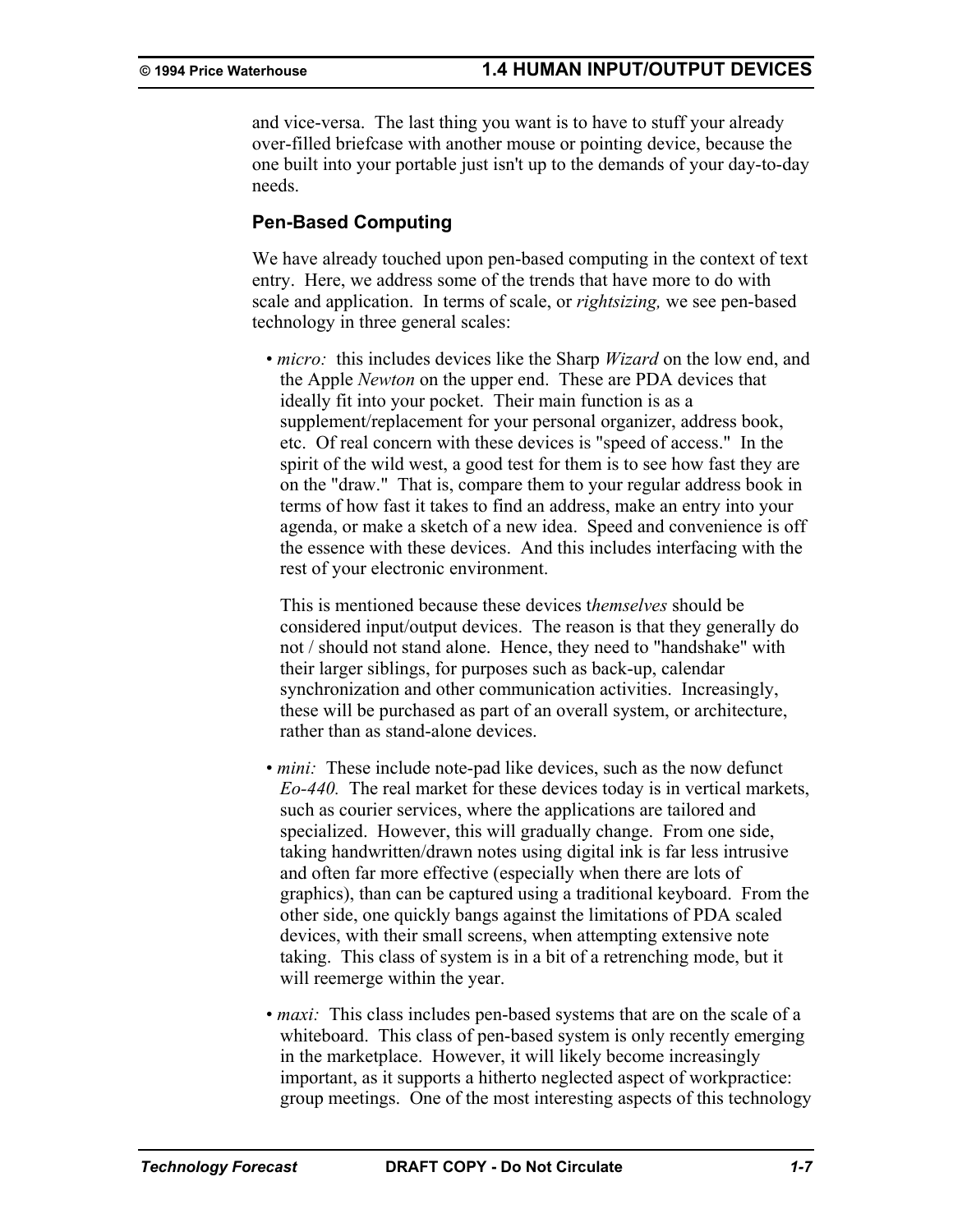is that - with appropriate software and communications - it provides support for meetings which are distributed across sites. That is to say, two or more such devices at different locations can be interconnected so as to enable all sites to share a common interactive virtual whiteboard. Through convergence, rightsizing and rightplacing, the nature of computation within the workplace is being redefined. We will discus some of the technological considerations of this class of application in more detail below.

### *Retrofitting PC's*

Most pen-based computers are "purpose built." They look and feel very different than your typical desktop computer, especially in that the user writes directly on the display surface (typically an LCD panel) with a stylus.

There is a middle ground, however. First, many 'pencentric" applications, such as marking, do not require a stylus. While making a facsimile of my signature with a mouse is difficult, circling and crossing out text or graphical objects is not. Second, one can retrofit existing PC's with pendriven applications. An example is Communication Intelligence Corp. (CIC), Redwood Shores, CA, which offers a wireless stylus, tablet and software enabling Windows applications to be pen driven.

## *Hybrid PC's*

We are also beginning to see portable computers which are a hybrid between keyboard and pen based. Examples are the Compaq *Concerto*  and the *PenExec* from AST Research, (Irvine CA). These are convertible between pen to keyboard operation. This is achieved through highly creative industrial design. The attempt is to achieve the best of both worlds, and it is likely that we will see more of this approach.

# **Optical Capture**

In previous editions of the *Technology Forecast,* this section has been called *scanning.* But things have changed, and scanning isn't what it used to be. The nature of what constitutes a scanner has expanded a great deal, as have the associated applications. On the hardware side, for example, we have:

- scanners
- fax technology
- digital still cameras
- frame grabbers

Our approach to this section reflects our view that one of the main current trends is towards a *convergence* of these technologies. In essence, they are different technologies being used for the same class of application.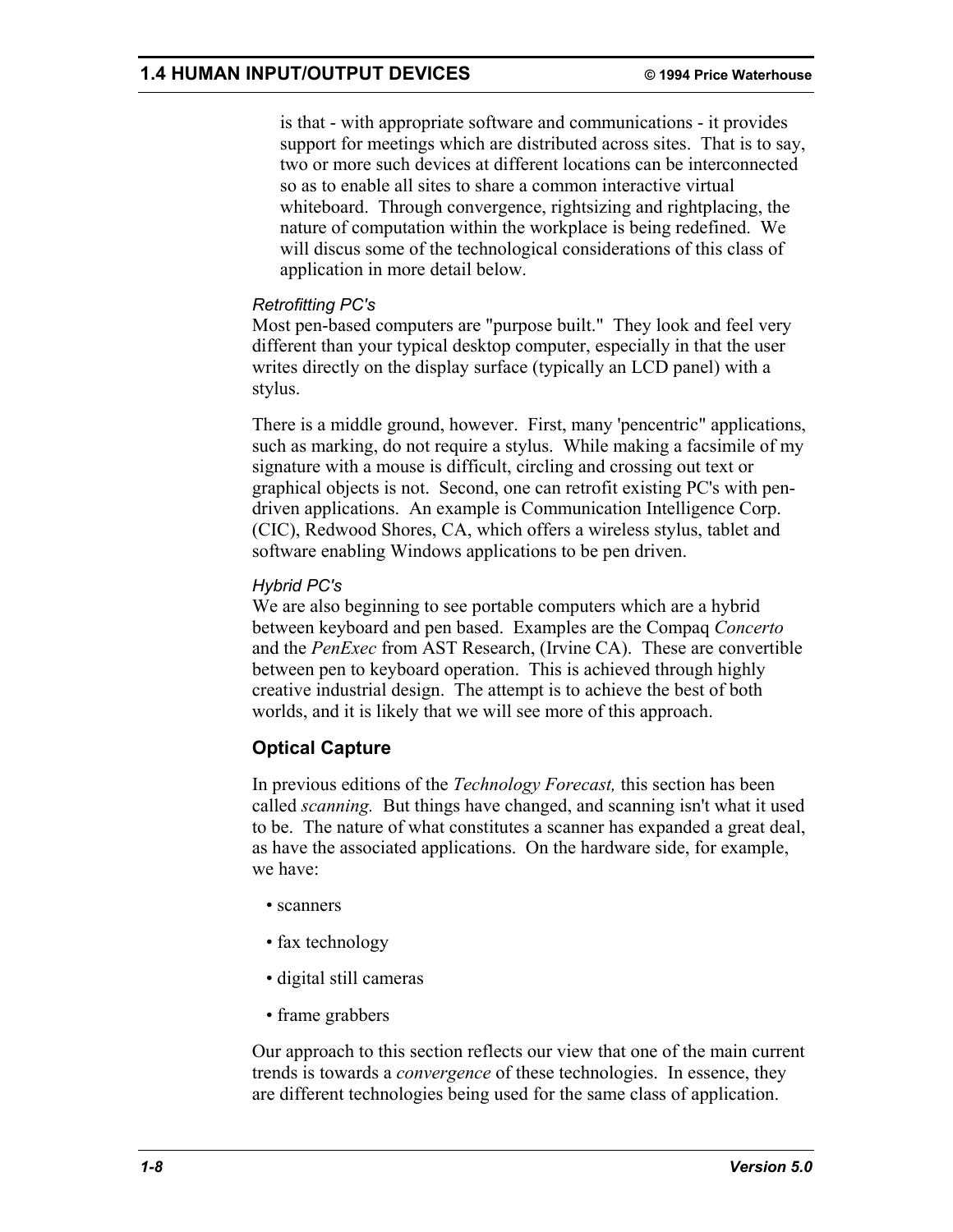#### *Scanners:*

These range from hand-held to flat bed. They include hand fed as well as high-end 600 dpi scan engines, like the Xerox *DocuTech*, that scan about a page a second. And, of course, they are monochrome and color. At the low end they are in the low hundreds of dollars. At the high end in the low hundreds of *thousands* of dollars. This is a rapidly moving market which is bringing ever better quality to the desktop at ever lower prices. Magazines, such as *Byte,* are perhaps the best way to get a sense of the current market. What we will do here is mention a few technologies which highlight the diversity of the market.

One trend is towards special purpose scanners with specialized software. An example is scanners specifically for business cards. One is the *CardGrabber* (Pacific Crest Technologies, Newport Beach, CA), which scans business cards and stores them in an address book. It connects to portables and can run off of batteries. Another is *Scan-in-Dex* (Microtek, Torrance, CA), a desktop business card scanner. It scans business cards into a searchable windows database. It is likely that this class of technology will, in the next two years, find itself standard equipment on PDA devices.

Another specialized scanner is for fingerprint scanning/recognition (Startek, Hsinchu, Taiwan). This is a small scanner that stores 1000 fingerprints. It consists of a scanner, AT bus interface card, database and verification software. Scanning and verification takes 2-3 seconds. Such technology will likely find its way into devices such as cellular phones, PDAs as well as desk-top machines over the next few years.

Scanners are not just being used for image capture. Optical character recognition (OCR) is improving, and is an example of how machines can process what they scan. Several other examples follow. But for those who just want to scan documents into a database easily and efficiently, perhaps the most welcome trend is towards a new class of software that can be called *document recognition,* as illustrated by Xerox's *Easy Scan.*

Imagine you have a stack of pages to scan, each of which has color photos, text, gray-sale art and line art. Typically, each page would need to be "tweaked" and if the quality of the color photo was important, the whole page would have to be scanned at 24 bits/pixel. With this new class of software, the scanner first looks at the entire page and *segments* it into areas according to type. Hence, it uses its knowledge of documents to determine what is text, what is black and white, color, etc. It then scans each segment at the appropriate resolution and then uses a compressor appropriate for each segment before storing. The result it not only a great saving in disk space, but software whose only essential control is the "scan" button. Like modern cameras that do auto focus, auto exposure, etc., scanning is becoming a "point and shoot" operation.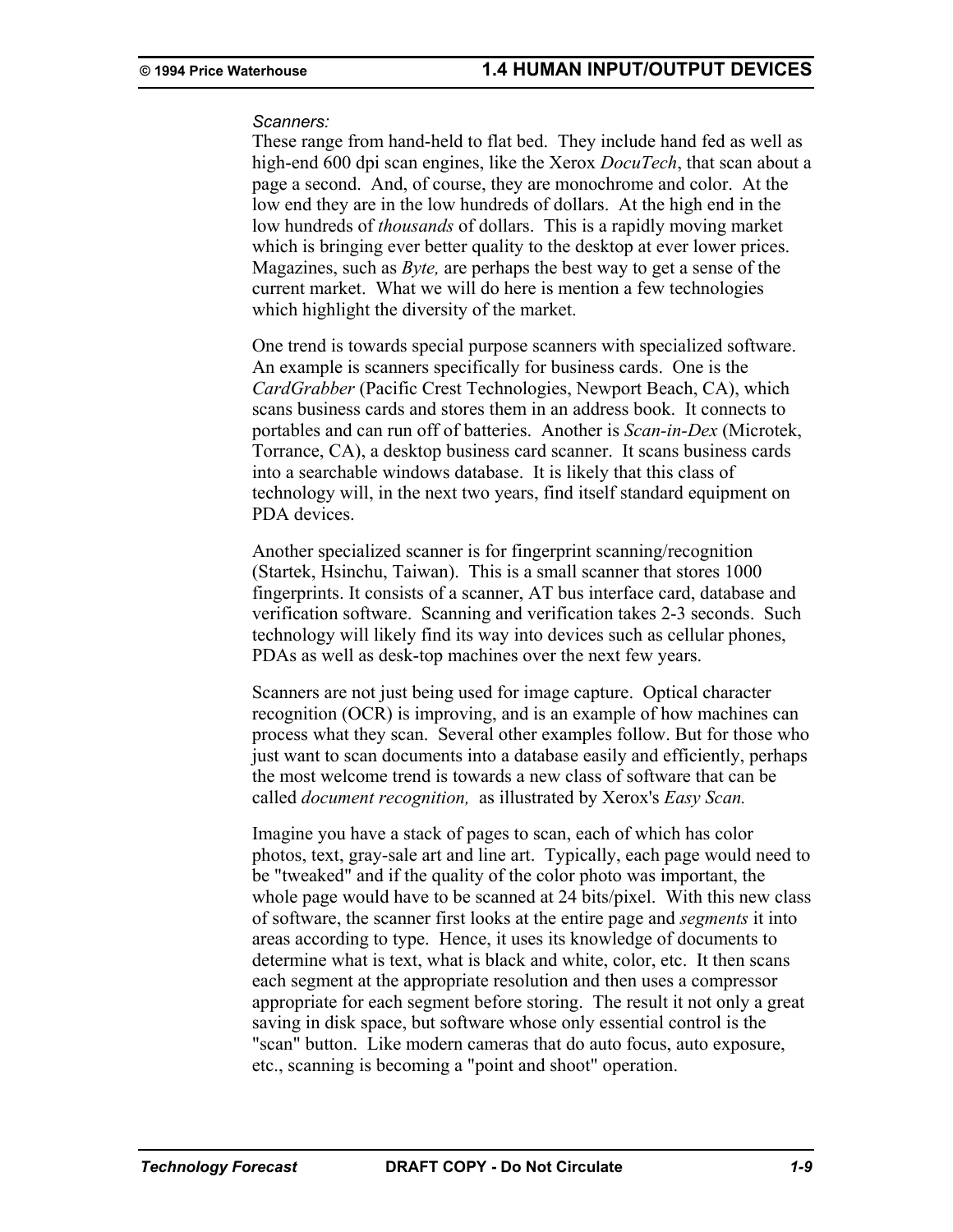## **1.4 HUMAN INPUT/OUTPUT DEVICES © 1994 Price Waterhouse**

### *Fax Technology*

Up until recently, people considered their fax machine distinct from their scanner. No more. First, more and more people have fax engines attached to their computer. Second, the price of such hardware is dropping while the quality is improving. Finally, such units are being shipped with software previously only associated with scanners. So, for example, most vendors of fax modems supply software that not only lets you save the incoming fax in some standard file format, such as TIFF, they also provide OCR software, so that the fax can be read.

Xerox has even tested the market with a fax-based product, *Paperworks,* that lets you store, retrieve and forward PC files by faxing it instructions on special forms. Hence, optical techniques, such as fax, are moving beyond simply techniques for transmitting and receiving data. They are becoming channels for interacting with the computer, capable of providing access to services previously available only via the keyboard, mouse and CRT. This new way of thinking about paper documents for *control,* what can be called *papertronics,* expands the definition of remote computing. It also has real implications on how we deal with other technologies, such as copiers in the future.

### *Digital Still Cameras*

Within the past few years, companies like *Canon* have introduced a new breed of camera that takes single frame video stills. The resulting still images could be shown on your TV much like the output of a VCR. They just didn't move. If you had the right gear, a *frame grabber,* you could transfer these images into your computer. However, this was sufficiently inconvenient that few other than the multimedia die-hards bothered. Most photos were still scanned from conventional prints or slides. However, this is now changing.

Companies such as *Logitech* are now supplying a solid-state digital still camera that is wireless and portable. You can carry it with you and snap images, like with any other camera. The camera is then docked in a base station (much like a cellular phone battery charger), and the images are transferred to the host computer over the SCSI port. The benefit of this device is that you can "scan" 3D objects, and large objects (such as a whiteboard), that could not be capture with a conventional scanner. And, along with our theme of *rightplacing,* the scanner can go to the object, rather than having to take the object to the scanner.

This class of digital still camera, or portable scanner, is going to become more common. Apple computer, for example, has recently released a similar kind of unit. It is color, and connects via the serial port. And, like others of this newer generation, can capture images at much higher than video's 640 x 480 resolution - one of the limitations of the earlier video still cameras, like the Canon.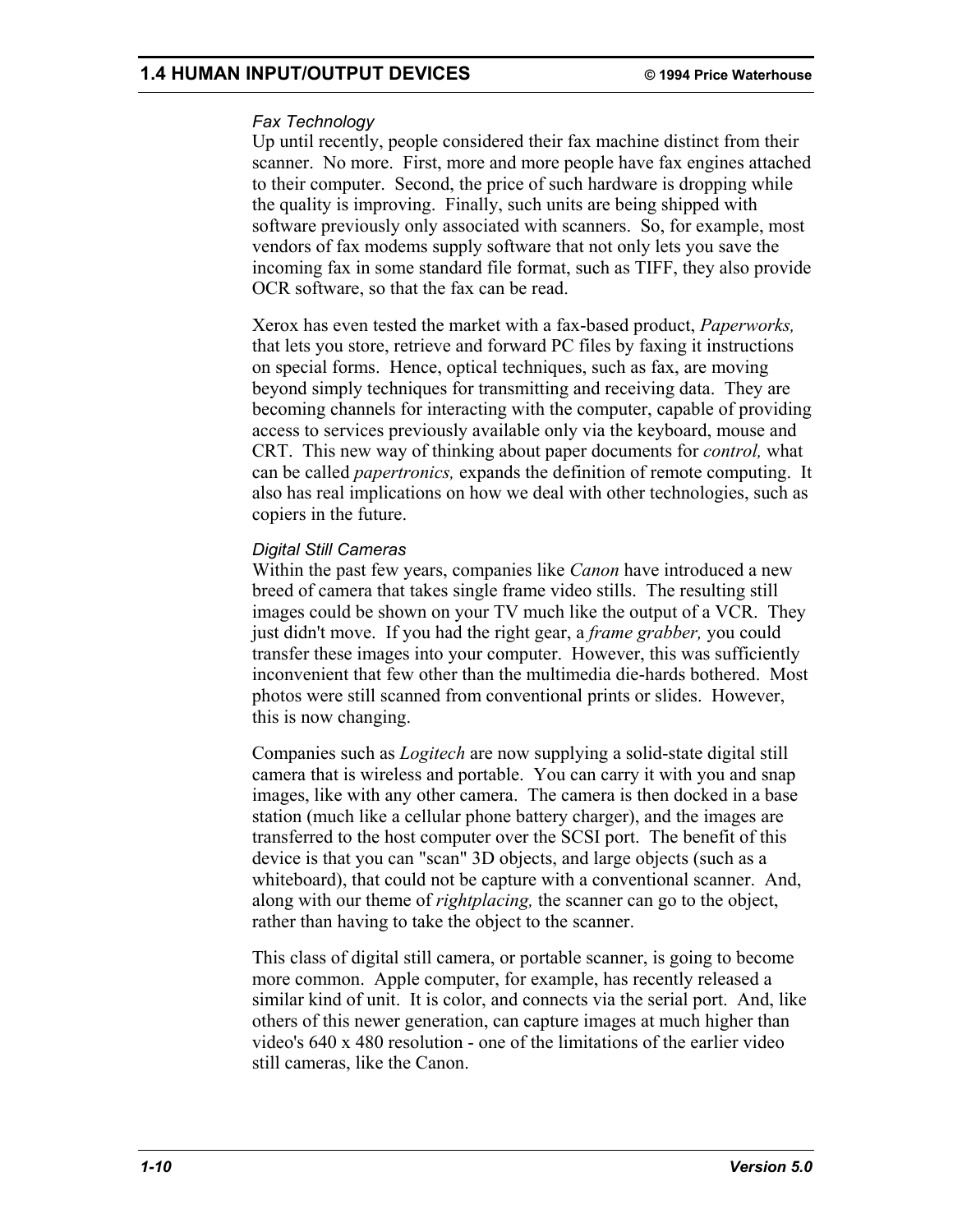#### *Frame Grabbers*

With the advent of "desk-top video," more and more PCs and workstations have video cameras associated with them. These are mainly intended for desktop videoconferencing. However, they are frequently accompanied by a *frame grabber,* a device that can digitize a frame of video. There are many such devices from numerous vendors; however, they are typically found only with desk-top machines. One exception is the Computer Eyes/LPT (Digital Vision, Dedham, MA), which plugs into the parallel port of portable PCs. It can grab any composite video image, compress it with JPEG compression, and store the resulting frame in any of TIFF, JPEG, GIF, TGA or BMP formats. This product is representative of how this class of application is moving away from the desk-top.

It is still on the desk-top, however, where the higher end models are found. With these, frame grabbing can frequently be done in 1/30th of a second, the frame-rate for NTSC video (or 1/25th of a second, the framerate for PAL and SECAM), thereby digitizing entire video streams. Since such streams are memory intensive, such frame grabbers frequently include compression hardware.

What this class of technology buys us is the ability to "scan" time-varying phenomena, including documents, 3D objects, meetings, etc. The result, like the output of any other scanning technology, is a digital document that can be transmitted, saved, annotated, edited, "read" and processed. Since television and VCRs have conditioned our expectations of video, we tend to have a very limited view of what we can do with it. However, the potential starts to emerge if we think about video as just another document format, and video capture as just another form of scanning. Then, we can start to look at the video equivalent of things that we do with other scanned documents, such as OCR and papertronics techniques. By analogy, therefore, we see a path leading to processing video to do face recognition (such as for login verification) or gesture recognition for pointing or control (in a manner analogous to papertronics).

### **Printers**

This is a segment of the marketplace where users are getting ever better quality and performance for ever better prices. Just one year ago, we were celebrating the trend from 300 dpi to 600 dpi for personal printers. Now, 600 dpi is essentially the rule, and we are starting to see engines capable of 1200 dpi emerging. One example of this trend to higher resolution is the 5100 laser printer from Digital Equipment Corp. It is a 600 dpi printer that has a 1200 dpi option. Like many of the newer network printers, it has an on-board processor with RAM that enables much of the computational overhead of printing to be off-loaded from the user's workstation.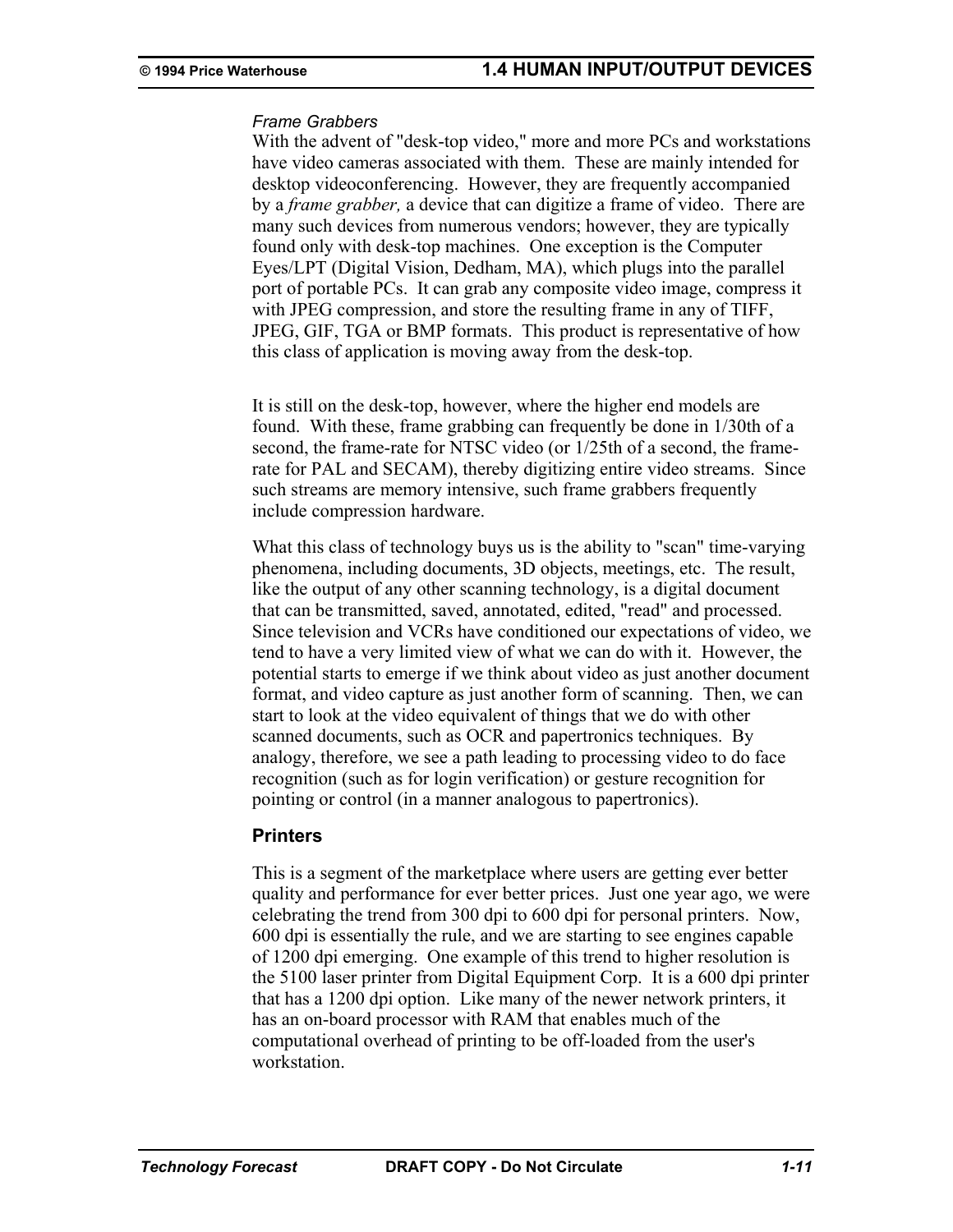## **1.4 HUMAN INPUT/OUTPUT DEVICES © 1994 Price Waterhouse**

The most recent survey of printers can be found in Higgs and Mysore (1994). This is a *Byte* survey of the desktop market. They, quite reasonably, categorize printers as follows:

- *General Business:* 10 pages per minute (ppm) or less.
- *Workgroup Lasers:* 12 ppm or more.
- *Draft Quality:* sub-\$1,000 ink-jet printers
- *CAD Desktop Lasers:* capable of 11" x 17" paper.
- *General Purpose Color:* Various technologies (see below), but costing less than \$5,000.
- *High Volume:* Dot matrix printers, mainly for printing listing.

What these categories highlight is the fact that various printers are suited for different tasks, and speed of printing is a serious consideration. Of these categories, the first three are dominated by Hewlett-Packard offerings.

### *Color*

Color printing is seeing very big changes in price/performance. In the past, it has been out of range for most users. This is largely due to the fact that a color printer is essentially four printers in one (since it typically takes four passes, or "inks" to get a complete color gamut.) We are now seeing low cost, but reasonable quality printers becoming available. (See Thompson, 1994 for a review.). There is at least one color printer, the that is less than \$1000.

Color printers vary greatly in quality. Clearly, what is required by someone in the graphic arts industry is likely very different than someone who want to print out a color pie chart for a business presentation. The higher the quality, the higher the price. There are three main technologies used in color printing:

- *Dye-Sublimation:* This is the high end. Printers can cost more than \$10,000, but quality is excellent. Prints cost about \$1 or more per page. This class of engine is used mainly in the graphics arts industry. An example is the ColorEase PS Printer from Kodak. It is capable of 24 bit color and costs \$8000. It takes 3-4 minutes to print one page, at \$.65 and \$1.15 respectively, for paper and transparency printing.
- *Thermal-Wax:* This is the middle ground. Printers in this class can cost up to \$4,000. The per page cost is about \$.50. It is with this class of printer where we have recently seen significant improvements in price. The *Primera* (Fargo Electronics, Eden Prairie, MN) at less than \$1,000 is an example. However, with the lower prices comes some compromise in quality and performance. The *Pimera*, for example,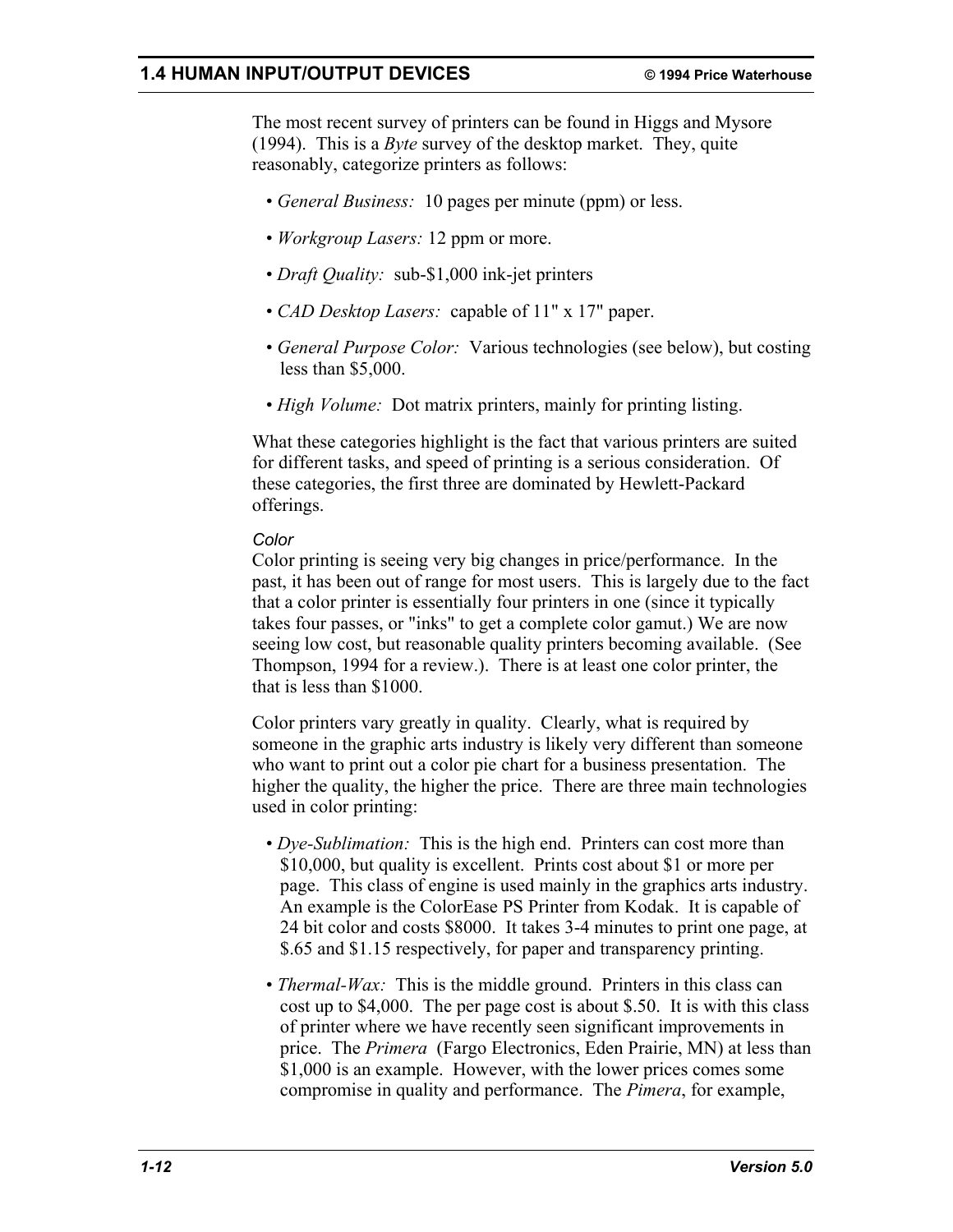achieves its cost savings by having the host computer do the processing that more expensive units do internally.

- *Laser:* This is essentially 4 laser printers in one, one for each of yellow, magenta, cyan and black. The technology is complicated, and there is only one product in the desktop market, the QMS ColorScript Laser 1000. Other options, but far more expensive, are computer interfaces to color copiers, that use laser technology (such as from Sharp, Canon, Xerox, Eastman Kodak, and Minolta). This technology appears to be moving more slowly than the others.
- *Ink Jet:* This is the technology where color is making the highest penetration. Costs start as low as \$300, a small increment above monochrome inkjet technology. Per page cost is only about \$.08. The problems with this technology are that the ink can run and paper wrinkle, especially if special paper is not used.

A good introduction to color print technology can be found in Zeis (1993).

#### *The High End*

It is important to recognize that magazines like *Byte* cover mainly the desktop market. Consider the workgroup market, for example. Here, the fastest printers reported were all under 20 ppm. For document intensive activities, this is slow.

What we have recently seen are high-end printers capable of publishing on demand. This is a very different market from the desktop. Rather than \$3,000, such print engines cost more like \$300,000. But the performance and quality is awesome, especially to those of us who grew up with highspeed impact printers. A major player in this market is IBM. There current offering is the 3800 series. But where this is going can be seen by looking at their 3900 series, to be released in March 1995. The unit has an 18" paper path that permits large format printing. It also permits "two-up" printing. That is, two pages at a time. Using this feature, the unit is capable of up to 352 8.5" x 11" pages/minute (332 ISO A4 pages/minute)!

Another player in this market is the Xerox *DocuPrint* series. The print engine on the Model 135, for example, is capable of up to 135 ppm on 8 1/2" x 11" paper, and 58 ppm for 11" x 17". These units can print double sided documents, as well as "bind" them.

While this high-end also comes at a high price, as with many things (such as race cars), aspects of the high-end indicate where the mid and low end are moving.

### **CRT Displays**

This is a fairly mature class of technology, so we will spend little time here. Product surveys appear regularly in magazines such as *Byte* (most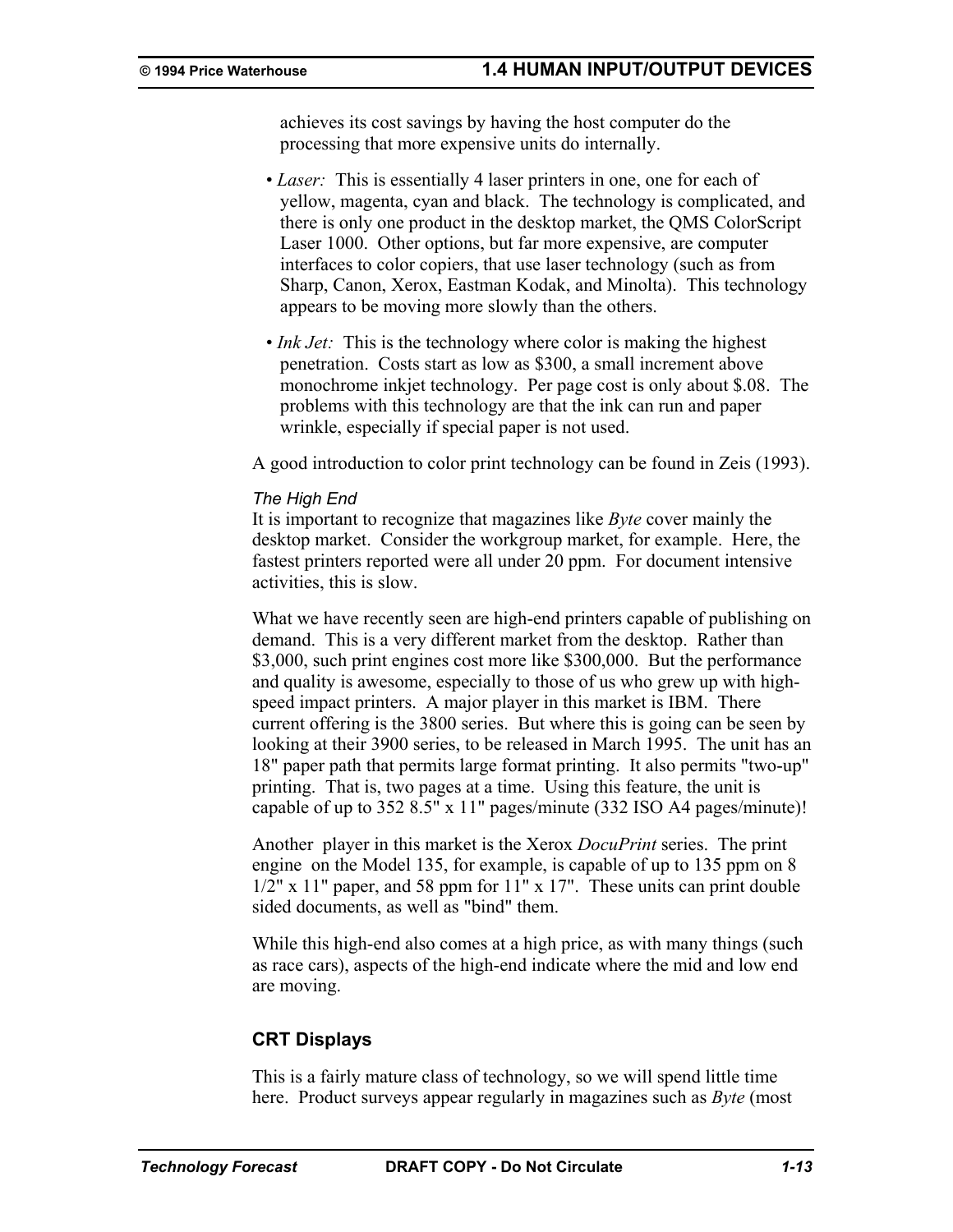recently January 1994). The main trends here are decreasing price and increasing quality, especially for color. Multisync monitors are becoming more-or-less the norm, and while a few years ago 640x480 pixels were the norm, 1280x1040 is common, and we are now seeing affordable monitors with up to 1600 pixels per line.

The other area where we are seeing change is in monitor size. Generally, we think of CRTs as part of a desk-top configuration. The most visible exception is the board-room, where large monitors, mainly from Mitsubishi, are used for presentations. As "multimedia" presentations become more common, we will see more monitors in this class. One example is the new 27-inch *4PG* monitor from NEC. Such monitors serve double duty: they must support video as well as multiple computer RGB formats. And, unlike your desk-top monitor, they come with a remote control (a mixed blessing).

# **Flat Panel Displays**

The real action on the display front is in the area of flat panel displays. Here, there is lots of excitement on the horizon, but actually, things are moving much more slowly that many wanted or expected. In general, sped and quality still cost a lot and it is hard to get high resolution. Color is pretty much still restricted to 640x480 and monochrome to 1k x 1k. The two technologies that dominate the LCD marketplace are:

- *Passive Matrix:* This is the most common LCD technology. It is relatively inexpensive. However, it is also relatively slow, so is not well suited for video or animation, for example.
- *Active Matrix:* This is relatively expensive, but rather fast. Hence, it works well with video and animation.

There are, however, promising technologies emerging. A few to watch are:

- *"Smart Slide" (Kopin Technology, Taunton MA):* This is a small high-resolution active matrix. What distinguishes it is that it is implemented on transparent material. It has a resolution of 2000 lines/inch. Because of its size and transparency, it is suited for headmounted displays and for projection systems. It is relatively inexpensive. Units are expected to ship for about \$1,500 in the 3rd quarter of 1994.
- *"Active Addressing"* (*Motif ,Wilsonville OR):* This is much same technology as cheaper passive matrix displays, but provides the speed of an active matrix. Again, this is expected to ship in 1994.
- *Cold Cathode Field Emission Display (FED):* This technology is like a CRT, in that it uses light-emitting phosphors. However, it does not use a cathode ray to excite them. Rather, there is an array of low-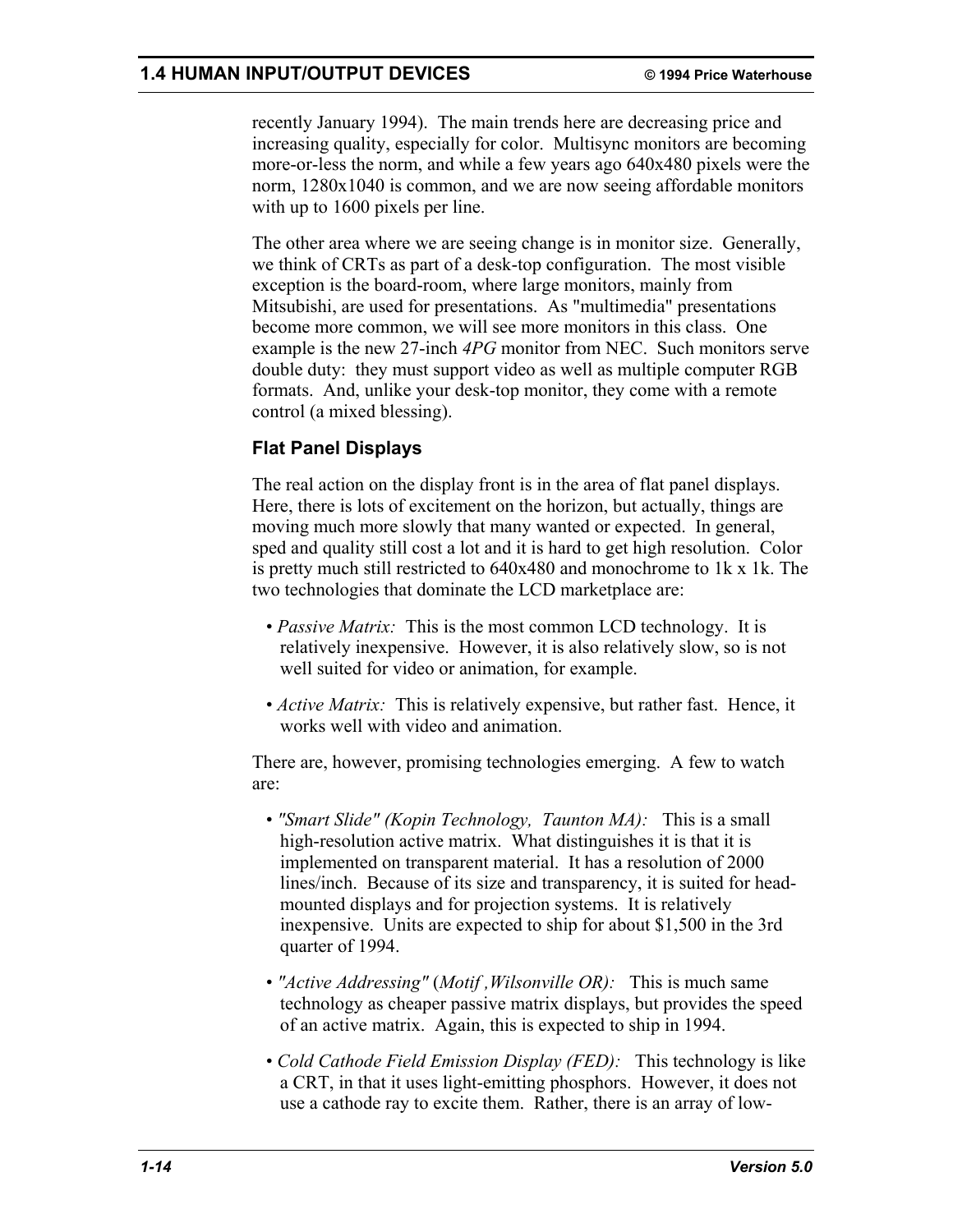voltage electron emitters behind phosphors. The technology is bright, so it don't require back-lighting. It therefore consume less power than LCD technologies, for example. The technology is being pursued by a number of companies, including Pixel International (France), SI Diamond (Houston TX) with MCC (Austin TX), Micron Display Technology (Boise, Idaho) and Silicon Video (Cupertino, CA). Prototypes are expected to appear sometime in 1994. A summary of the technology appeared in *Byte*, February, 1991.

• *Digital Micromirror Device (DMD) :* This is a new display technology that has been developed by Texas Instruments in conjunction with the David Sarnoff Labs and partial supported by the Advanced Projects Research Agency (ARPA). It is based upon placing a miniature mirror over each cell in a CMOS static ram chip. Each memory cell corresponds to a pixel on the display. Changing state of the cell causes the mirror associated with it to tilt 10° towards ("on") or away ("off") from a light source. When "on", the light is reflected by the mirror onto a display surface.

The chips are about 2.3 c.m.<sup>2</sup>, and currently have nearly  $450,000$ mirrors on the surface. This is sufficient for VGA or NTSC level spatial resolution. This technology is still in the research stage. However, it is promising, and could have a significant effect on the flat panel and projector market in the future.

 • *High-Resolution Active Matrix:* Recently, a prototype 3072x2048 active matrix display has been demonstrated (Martin, *et al.,* 1993). This display measures 13 inches, diagonally, so is nearly A4 size. A color version having about 1/3 the spatial resolution has also been shown. The encouraging thing, is that a new consortium, the *United States Display Consortium (USDC)* has been set up to develop this technology. It includes Xerox, ARPA, AT&T, Standish Industries, Electro-Plasma, Magnascreen, Optical Imaging Systems, Photonics Imaging, Planar Systems, Plasmaco and Tektronix. While no commercial version of this technology will appear in the next year or so, it does indicate that the market is heating up and that higher resolution devices will be forthcoming. This is worth watching.

## **Interactive Electronic "Whiteboards"**

One of the more interesting trends emerging over the past year is the migration of computation from the desk-top to the boardroom and the classroom. Normally when we say this, what comes to mind are portable computers. While these are not excluded, that is not what we intended. The trend here is to having rooms with large interactive displays, so as to support group activities such as meetings, presentations and teaching. And, by coupling multiple such devices together through a combination of software and communications technologies, these devices can form the basis for computer supported collaborative work (CSCW) (REF) at a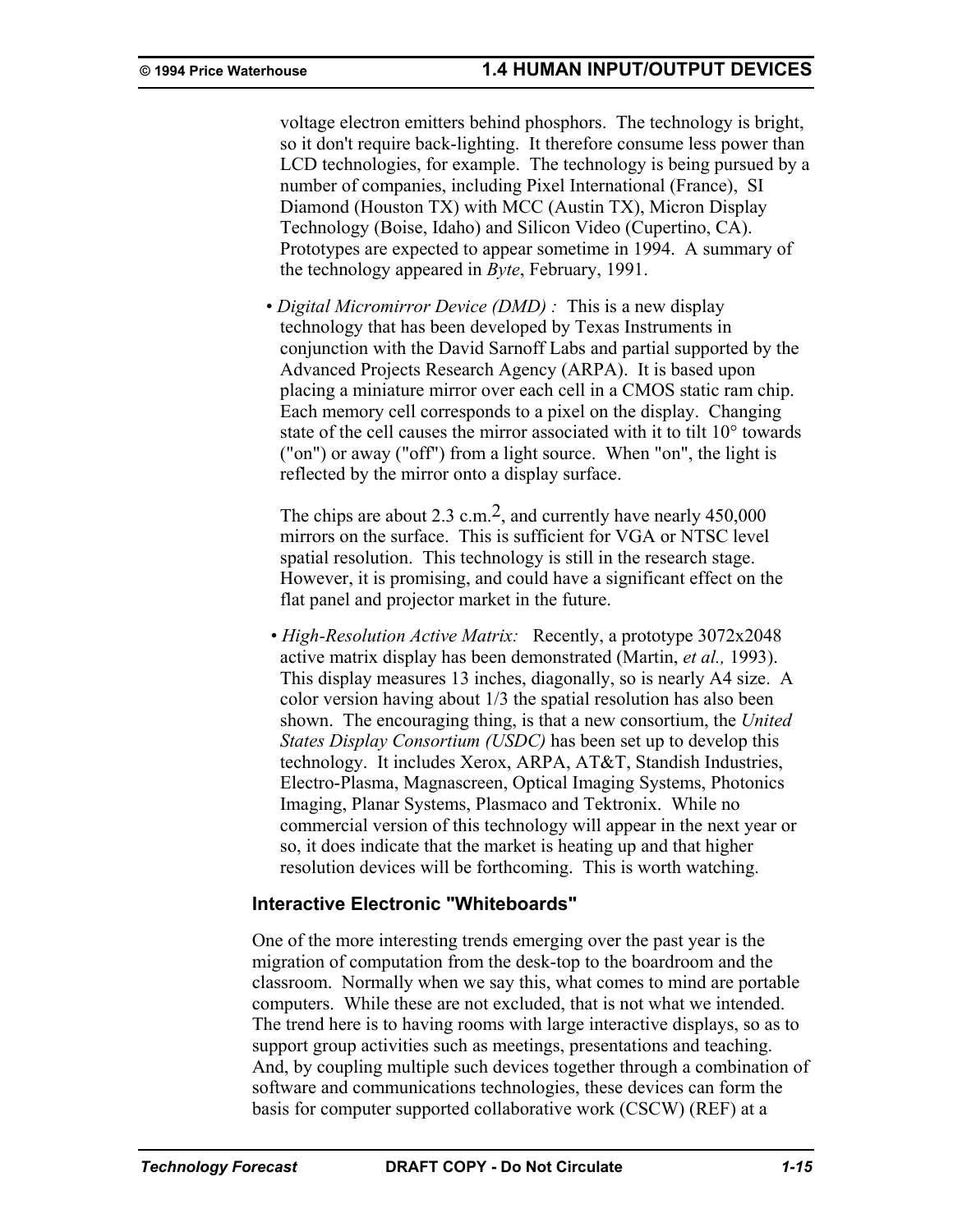## **1.4 HUMAN INPUT/OUTPUT DEVICES © 1994 Price Waterhouse**

distance, or *groupware.* By their scale and integration, these devices epitomize the trends of *rightsizing, convergence* and *rightplacing*.

Given that large flat panel displays are not yet available, all of the technologies in use today involve some sort of compromise or "kludge." Nevertheless, while not ideal, the implementations are adequate for many applications, and they lead the way in shifting work practice to what we know is coming in the future.

These devices use one of two display technologies: projection or large CRT. Let us quickly survey each:

#### *Projection*

There are essentially three projection technologies in common use:

- *LCD panel + overhead projector:* This includes products from vendors such as: Proxima (San Diego, CA), Sharp (Mahwah, NJ), Telex (Minniapolis, MN), nView (Newport News, VA) and Dukane (St. Charles, IL).
- *LCD + integrated light source:* These are self-contained projection units using LCD technology. Vendors include: Sharp (Mahwah, NJ), Proxima (San Diego, CA) and InFocus (Tualatin, OR).
- *Raster-scan projection:* These are self-contained projectors that use scanning technology rather than LCDs. As we will see, this has important implications when it comes to connecting lightpens. Vendors include: Barco (Kennesaw, GA), Electrohome (Waterloo, Ontario), Sony, General Electric, and Panasonic.

A key consideration is projection direction. Projection is frequently from the front, especially with LCD panels and overhead projections. Since we want to treat the projected image as a whiteboard, front projection is a definite second choice. If the only option, then it is far better to front project from the ceiling, not the floor. As it turns out, raster scan projectors are typically better at this than LCD technologies, due to their adjustable *keystoning.*

Rear projection is by far the preferred technique. This way, the illusion is one of a large flat-panel display. The shadow problem is virtually eliminated, and, with the proper set-up, the ambient light in the room can be higher than for a front projection system. The problem here is the need for an adjacent projection room. Many buildings are not equipped for this. The solution here is to box the projector in a manner similar to many consumer projection televisions. Such cases are available from a number of vendors.

### *Large CRT Displays*

An alternative to projection is to use a large format CRT. Most common in the field are units from Mitsubishi. However, both Sony and NEC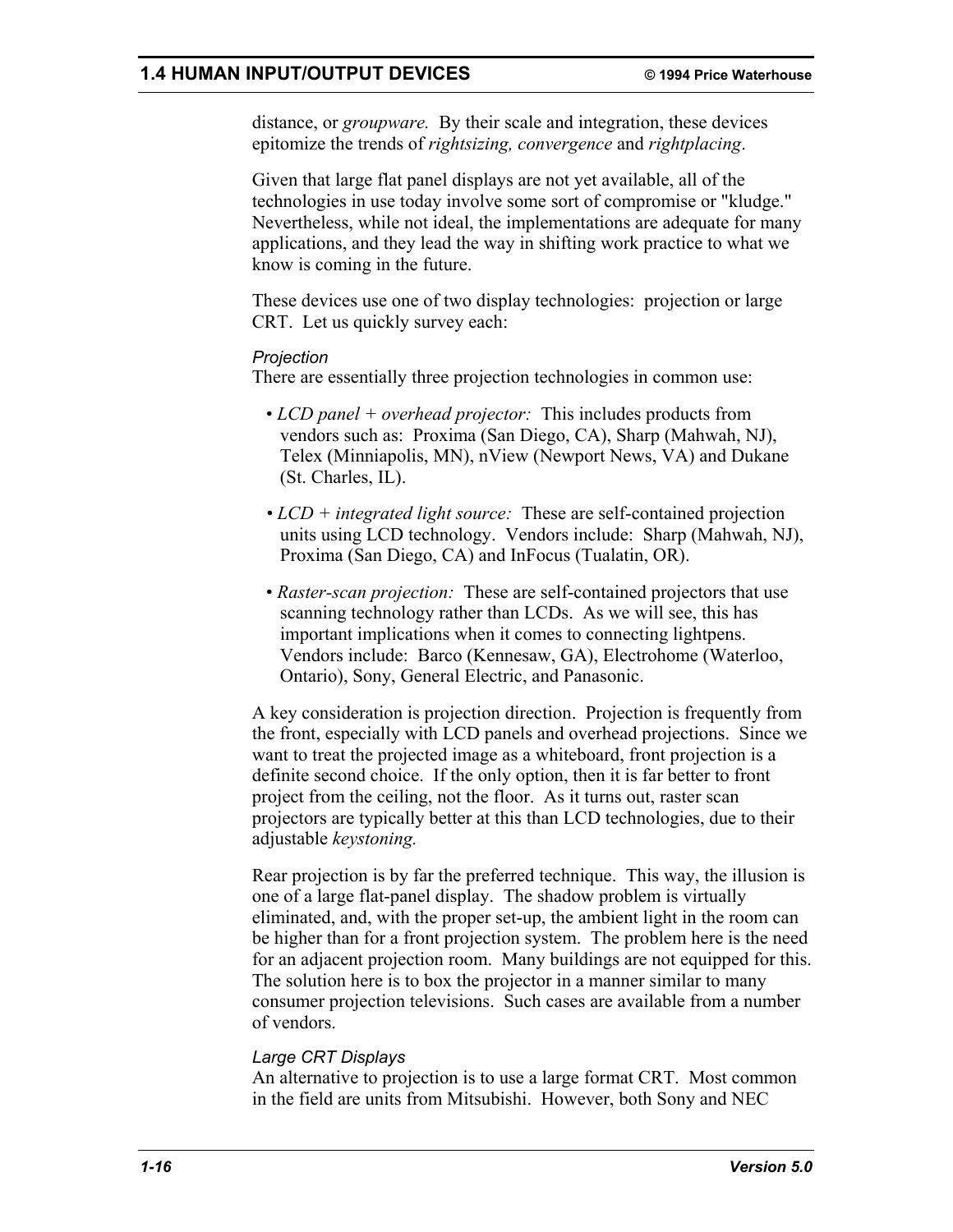make large units. The advantage of CRT technology is that it is much brighter than projectors. The problem is that the screen is smaller than what can be achieved by projection, and the monitor itself is bulky. One solution to this latter point is to flush mount the monitor in the room, thereby getting the same "flat panel" effect achieved with rear projection.

#### *Interaction Technologies*

Central to this application is interactivity. Without a means of input, all we have is a big display, not a "whiteboard." There are a number of input technologies that can provide this interactivity. The first group let you work right on the display, as you would with a whiteboard:

• *Tethered stylus (lightpen):* This is the least expensive and in many cases easiest solution. It relies on one of the earliest graphical input devices, the lightpen. These are available from a number of vendors, including Ampower Technologies (Fairfield, NJ), Design Technology (El Cajon, CA), FTG Data Systems (Stanton CA), HEI Inc. (Victorial, MN), Information Control Corp. (Bridgeport, CON) and Interactive Computer Products (Laguna Hills, CA). Most are for the PC, but FTG makes a unit for the Macintosh and Interactive Computer Products makes one for the Sun SPARCstation.

Lightpens will work with virtually any CRT display, and with *rear* projection *raster scan* projections (i.e., not with LCD projectors). This is a cheap and very effective way to turn an existing data projector into an interactive meeting tool.

- *Untethered Stylus:* This class of device is mostly tied to specific vendors' products. See the discussion of example integrated systems below for examples.
- *Touch screen technology:* While touch screens are familiar, they are not normally seen on very large monitors or in conjunction with projection systems. One creative exception is the *Smart 2000* system, discussed in the examples below. With the touch screen, one can write with any blunt object, as with a stylus, or with the finger.
- *Wands:* These devices are generally used with front projection LCD panels. They mimic the functionality of the long pointers traditionally used by lecturers and teachers. They operate by an LED at the tip which is sensed by an optical system attached to the base of the projector. The InFocus system discussed in the examples uses this class of technology. The technology is adequate for pointing, but poor for writing or marking.

There is also a class of "off screen" pointing devices. Like mice and trackballs (which are included in this class), the user does not interact with the screen directly. Rather, a remote device controls the screen cursor. Some examples are: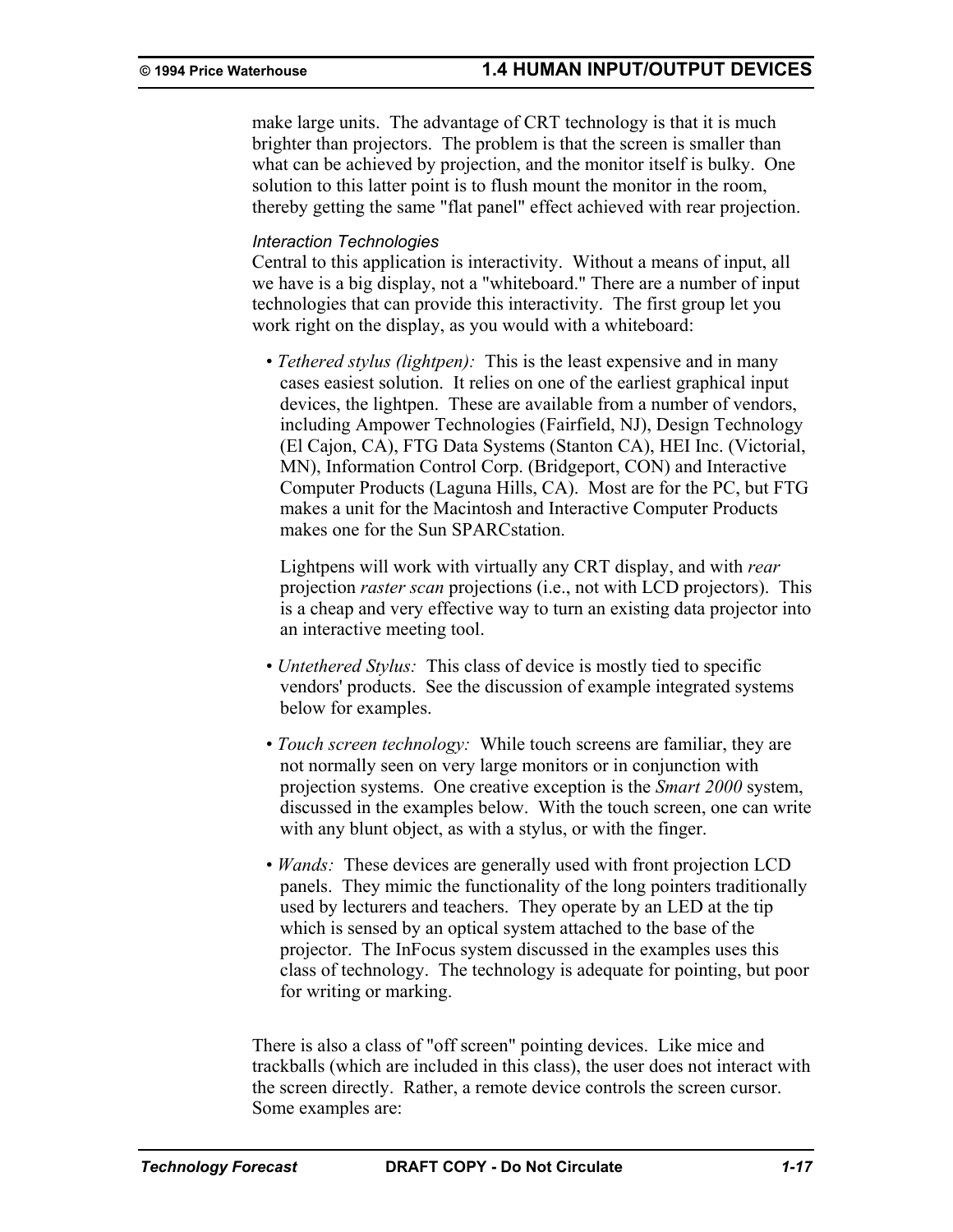- *conventional mice, joysticks, and trackballs:* Essentially, any pointing device used with a regular computer will work. The only issue is that such devices are generally tethered, and may be awkward for a speaker to operate. However, if the purpose is to do a budget using a spreadsheet, then it may be that all participants are seated, the large screen visible for all, and control follows desk-top patterns.
- *untethered pointers:* This class of device provides more freedom of movement than conventional mice, for example. They are closer to conventional laser pointers, for example, except they do not typically share the "line of sight" property. Examples are the *airmouse*  (Selectech, Burlington, VT), and the *imp* (ArcanaTech, Pittsburgh, PA). Again, such devices are fine for pointing, but are not suitable for marking, drawing, etc.

Perhaps what is most important to point out is what is *needed* but *not* available: an untethered keyboard with integrated pointing device. Hopefully this will appear from some manufacturer within the year, as this class of usage becomes more significant.

### *Examples*

The following are different approaches to providing electronic whiteboard functionality in an integrated package. These are integrated solutions that present an alternative to the "roll your own" approach of using a rear screen data projector ad a lightpen, for example.

 • *Liveboard (Xerox Corp.):* This is the high end of the integrated systems. It is a large cabinet which uses rear projection. It has custom wireless styli, and comes with a 486 machine running windows, networking and has software for distance collaboration, including support for video codecs. The cost is around \$50,000.

 • *Smart 2000 (Smart Technologies, Calgary, Alberta)*: This unit comes in two versions: front and rear projection. Both use a touch screen technology, but this is far more effective in the rear screen (but more expensive) version. Users can point an mark with fingers or any hard object. It has a clever feature in which it has dummy colored whiteboard markers that sit in their own slots on the front trough. By sensing which pen is picked up, it changes pen color in a manner consistent with conventional whiteboards. The software provided, like the Liveboard, supports both same-room and remote collaboration. You can retrofit the technology to your own computer. These units cost \$18k-\$25k, depending on features.

• *SoftBoard (Microfield Graphics, Beaverton, OR):* This unit consists of a "real" whiteboard with "real" markers. The "only" difference is that it has a laser mechanism that can sense the position and color of markers writing on the board. This information is captured to a PC.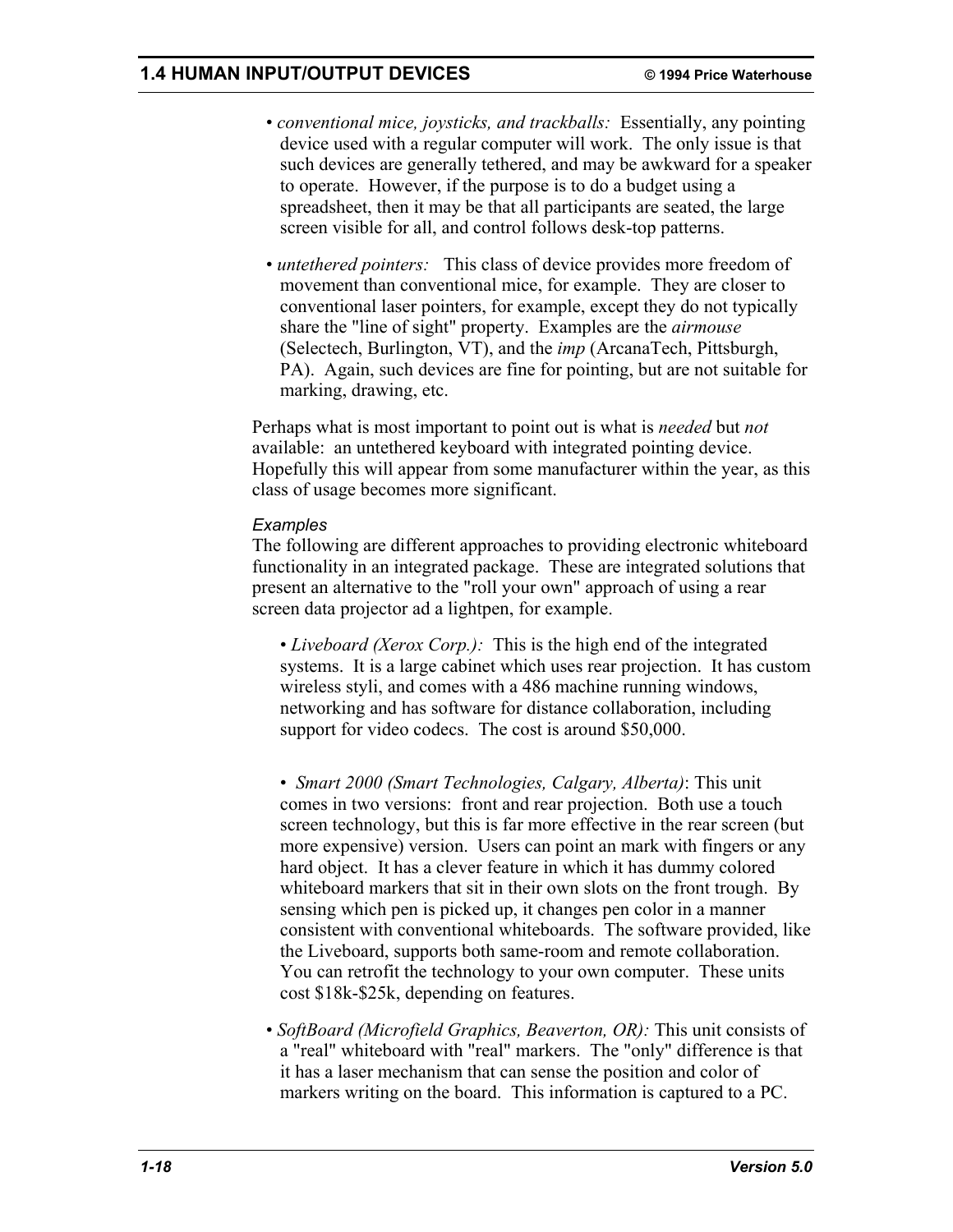As a result, people in the room see things in a conventional manner, but the output of the board can be transmitted to a remote site (using provided software) or recorded as part of the meeting minutes. The design is very clever and economical (prices are in the \$3k range). However, one shortcoming is that if the remote site wants to write on the "whiteboard", they can do so but it will only appear on the PC screen, not the physical whiteboard. Hence, this is better for "broadcast" type presentations, rather than interactive brainstorming.

• InFocus (Tualatin, OR): This representative of the low end of the market. (There are other vendors of similar systems). The systems use an LCD panel on an overhead projector, software on the PC that may support remote connections (hence whiteboard sharing), and a "wand" for pointing, as described above. The advantage here is price and portability. Costs are in the \$5k-\$8k range.

## **Speech Input and Output**

#### *Recognition vs Store & Forward*

When we think of speech and computers, we typically think of conversing with our computer, much like *Hal* in *2001: A Space Odessy.* Such speech-based user interfaces have been an elusive "panacea" for over two decades. The simple comment on this is, if we can't recognize simple printed characters, how much hope is there for unconstrained speech in the near future?

This isn't to say that there is no place for speech I/O in today's systems. Far from it. Desktop machines, such as the Apple *Power PC* series now come with speech recognition technology as standard. With a limited vocabulary, training and careful use, this and other systems can be of use. Examples include interacting with computers using the telephone.

However, it is important to recognize that even without recognition, speech has a significant role to play. In particular, both speech *messaging* and speech *annotation* can enhance the user interface, yet require no recognition. The reason is, each is used for computer mediated *humanhuman* interaction, as opposed to human-*computer.*

What we are seeing is speech as a document type, which can be treated much like any other document. Hence, it can be created, edited, saved, output, or mailed. This in itself is fine. Where the real "sweet spot" lies, however, was defined over six years ago in the *Freestyle* system from Wang. While no longer available, Freestyle showed how voice messaging had particular value when coupled with other document types. In particular, it enabled users to annotate a document by free-hand writing and pointing (using a stylus), much as you would with a pen on a printed document, an *recording your voice as you marked.* Hence, the recipient of the document not only got the marked up document, they got a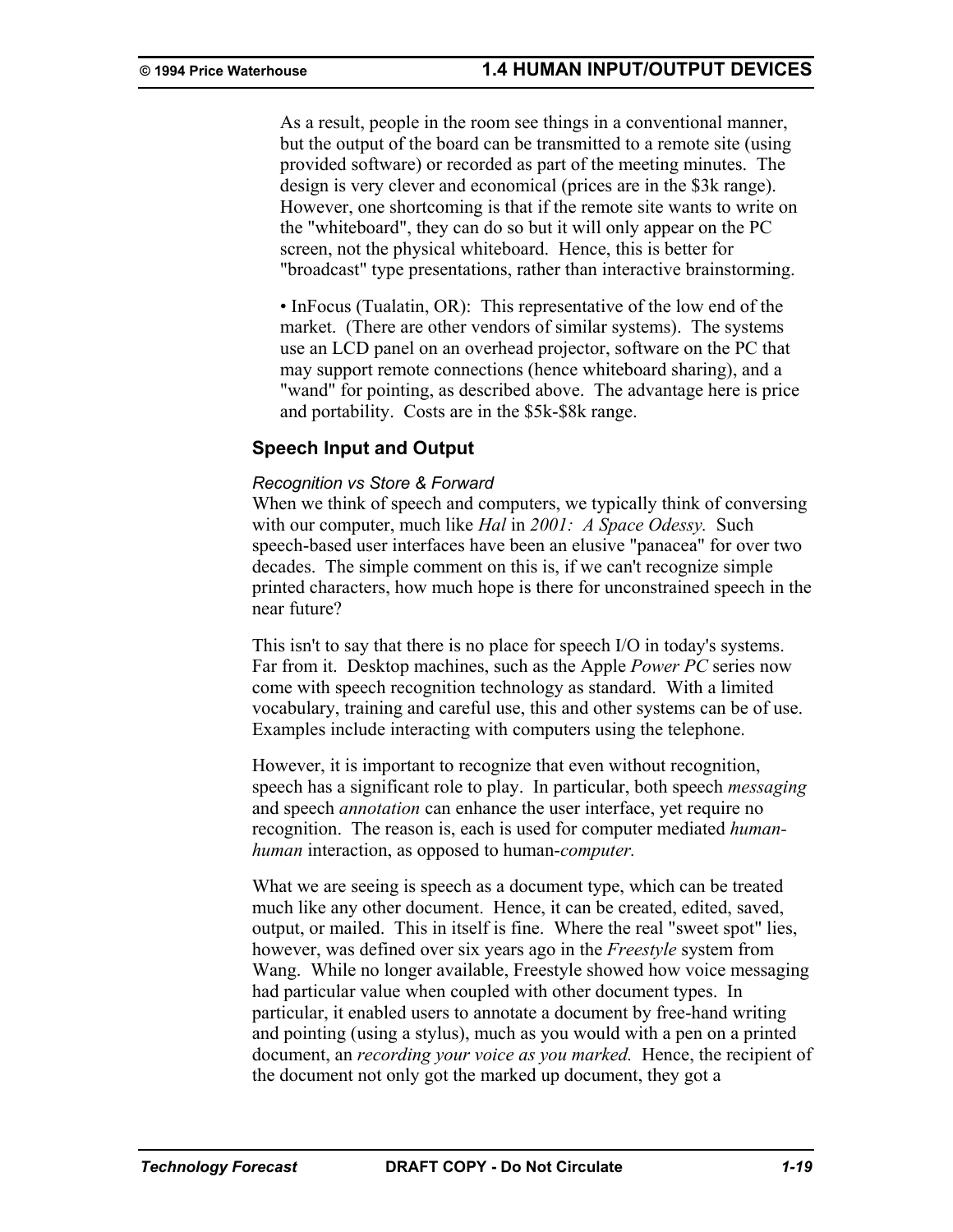synchronous playback of your voice and pointing/marking gestures as well.

This is where speech technology is moving, and it is likely that - in the short and long run - this class of "multimedia" will have more impact on business than the ability to send digital video to one another.

### *Recognition*

Recognition systems are mainly bounded by vocabulary size and training. In short, the larger the vocabulary, the harder it is to disambiguate what is said. Likewise, if the recognizer is trained to the individual speaker, it is more likely to recognize what is said. Hence, large vocabulary speaker independent systems are unreliable and expensive while small vocabulary speaker dependent trained recognizers are practical, affordable and available. In a related vein, connected speech is very difficult to segment into individual words, and then parse, whereas single word commands are much simpler, and practically, the only viable option.

## *Store/Forward*

Speech store-and-forward, or speech "document" support is where we are seeing the greatest change and where speech will likely have the greatest impact in the near future. Personal computers linked to telephones are now performing the role of answering machines. We are also seeing most email systems being augmented to support the transmission of voice mail. This is coupled with an increasing number of portable and desk-top computers being equipped with speakers and microphones as standard equipment. This is seen with most of the Apple Macintosh line, as well as workstations such as Sun SPARCstations and Silicon Graphics Indy machines.

We are also seeing integrated microphone/speaker systems becoming available for the PC market. These include the *Audioman* (Logitech) and *Windows Sound System* (Microsoft).

One of the places where speech has traditionally had a niche, albeit not in computers, is in portable dictating machines and note-takers. These portable devices have been important tools in highly mobile contexts. What we are now starting to see is a new class of notetaker that is computer compatible. Hence, the speech "document" captured in the field with a very portable recorder can be transferred to one's desktop document processor when back at the office. One early entry into this field is the *Assist,* (PCvoice, Roswell, GA).

# **1.4.4 Recent Events and Trends**

# **Multifunction Devices**

It is likely that in next year's edition of the *Technology Forecast* it will be difficult to talk about scanners, printers and fax technologies in separate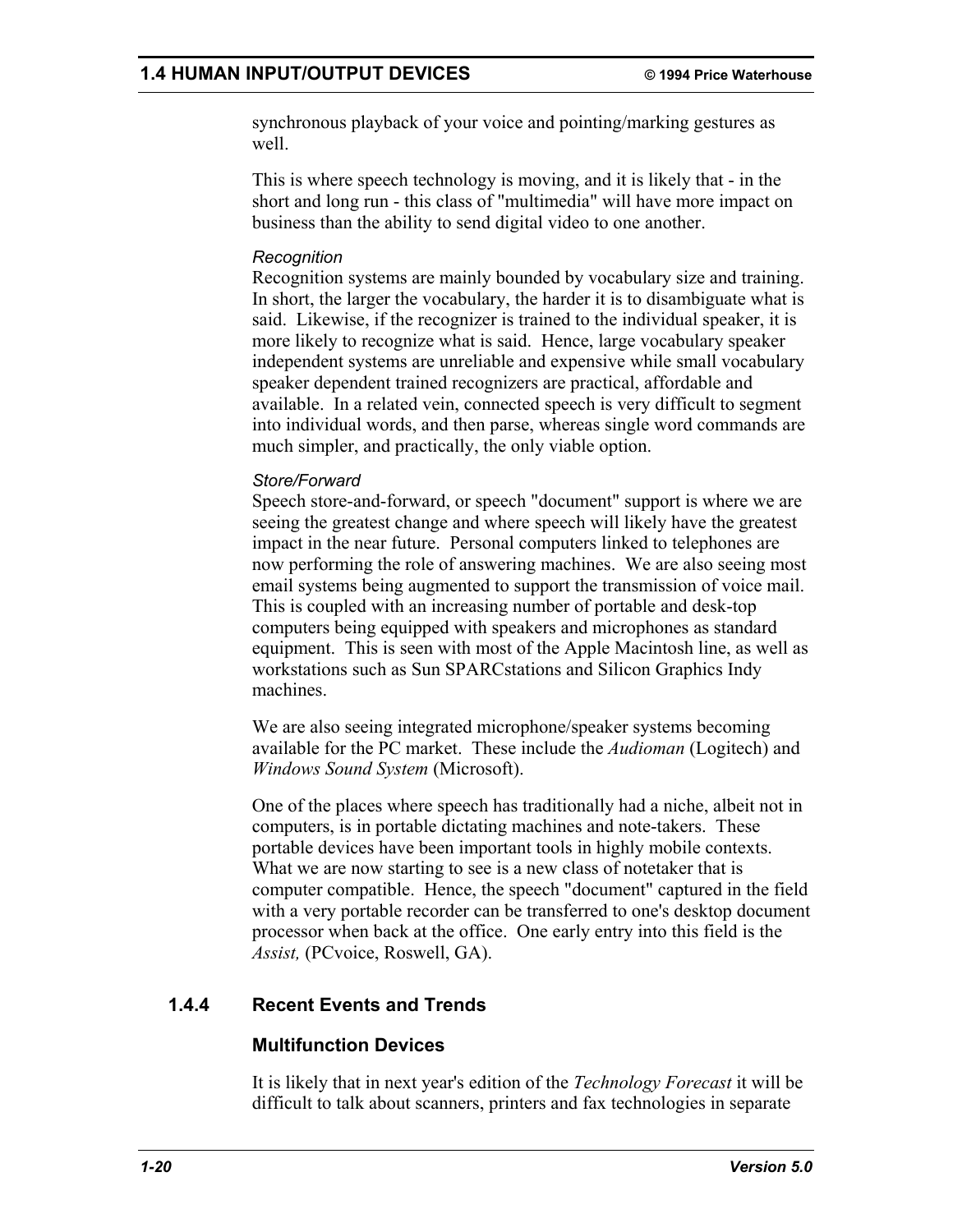categories, since one trend is towards what can be called *multifunction machines.* Consider copier, for example. If it is digital, then it is just a scanner hooked up to a printer. Now, if there is a networked computer and file system between the scan and print engine, either can be used independently. Now, if we have access to a modem as well between the two, we also have fax capability. What this is leading to is a single package, about the size of a laser printer, and costing what a laser printer did two years ago, that has the capability of a copier, fax, printer and scanner.

We are already seeing examples of this trend. One is the Canon CJ10, which is a 24bit 400 dpi color bubblejet copier/printer/scanner. At the very high end, there is the Xerox *DocuTech* series, which incorporates a 23 ppm 600 dpi scanner with an up to 135 ppm printer. Of course, this kind of networked multifunction support comes at about \$200k. Significantly scaled down desktop units from various manufacturers will run about \$5,000.

## **From Data Input to Control**

Another trend is that technologies that have mainly been used for data input and transfer are being used for control, or part of the humancomputer interface. One example of this is fax technology, which has been used for interaction in Xerox's *Paperworks* product. Similar transitions will occur with scanner technology and video input, the latter case, in which, video cameras will be used for login verification and aiding the computer to understand aspects about the environment in which interaction is taking place.

# **Video and Audio as Document Type**

Currently, video is a novel and special data type. This will change, and video will be treated as just another document type that can be processed like any other document. Hence, our desktop machines will enable us to create, read, annotate, edit, store, retrieve and share video documents like any other document. Furthermore, we will increasingly see integrated or hybrid document types, that combine markings, voice, video and more traditional text and graphics.

## **The End of "Multimedia"**

We will move away from "multimedia." Multi*media* is a technocentric word. What it represents is far better viewed in humancentric terms: multi-modal, multi-channel and multi-processing. These human characteristics are invariant. Hence, they are suitable parameters for longterm design. Hence, what currently called "multimedia' is simply technology that better reflects these human properties, i.e., it is a user interface issue. As this becomes increasingly recognized, we will move from the current hype. We will start realizing human potential, by better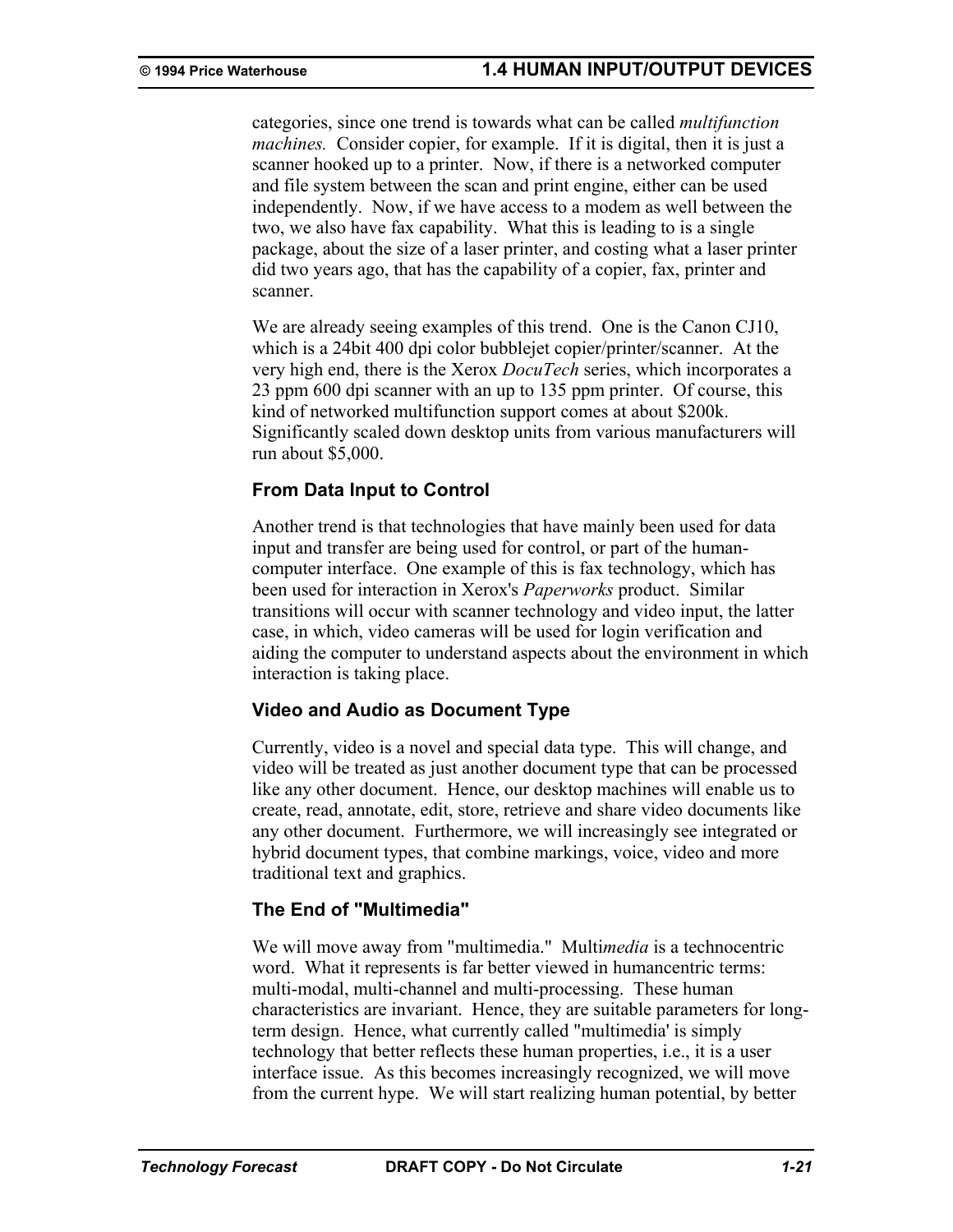tapping and exploiting people's inherent skills, acquired from a life-time of living in the everyday world.

# **Audification**

When we think of the use of audio in the user interface, we normally think of speech. Now, consider working and navigating through the information space of our workstations as a complex ecology. Compare how we navigate through this ecology to how we deal with the complexity of the ecology of the everyday world. In the physical world, we would be hardpressed to cross the street or drive a car without constant acoustic signals providing us feedback about the state of the world. In short, dealing with the complexity of the everyday world would be significantly harder if we were deaf.

Now, consider that it is in just such a deaf state that we approach and cope with the complex ecology of the information domain. As such, we are handicapped, compared to what we could be, if comparable audio cues were available. What we are starting to see is the effective, subtle and non-intrusive use of sound to provide such feedback. Our view is that this will increase and bring with it a significant improvement in the quality of user interfaces for both general and special purpose applications.

# **1.4.5 Forecast**

# **New Ways of Absorbing and Squeezing Out**

As we discussed in the background section, our perceptions of technology are largely shaped by the things we see, touch and hear. It is along this dimension that we will increasingly see changes. Largely, we will see machines tailored to better "absorb" (capture) the artifacts of the physical world and let us integrate them in with our information base in the electronic domain. Likewise, we will become better able to "squeeze out" items from the electronic world into the physical one. Briefly stated, new specialized technologies will increasingly appear that help bridge, in a seamless manner, our two information spaces: that in the physical domain, and that in the electronic.

# **Place-Based Computation**

Of central importance to achieving the seamlessnes described above is delivering and capturing information artifacts "in place." That is, in whatever context we are working (location, etc.), the means of capturing and delivering the relevant artifacts of the work will be provided. The notion of desk-bound or office-bound computation is breaking down. But this goes further than just portable computers which, up to now, are just shrunken down desk-top machines. The emerging machines won't look like current computers, and they may well not be portable: locations for type X work will be equipped with type X appropriate machines.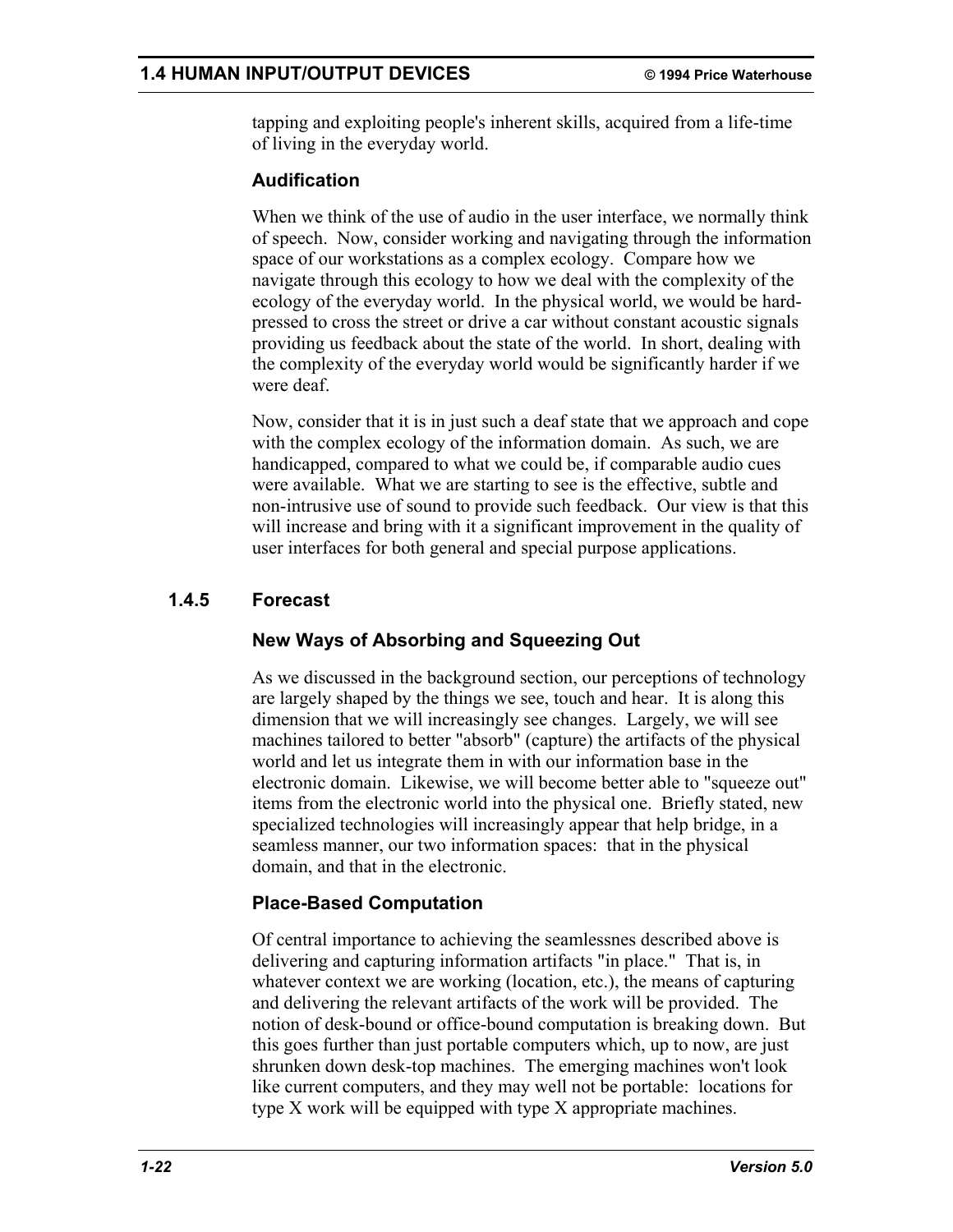### **From Super Appliances to Ubiquitous Media**

As a consequence of the thread that we are following, there will be a move from general purpose workstations to very specialized machines. Neither one size nor one style will fit all. Devices will be highly specialized and distributed. With this will come increasing demands on distributed computation, communication and integration.

What is clear is that there will be a move away from the "super appliance" approach to design that dominates today's desktop. By this, we mean the end of desk-smothering (as opposed to "desk-top") boxes that try to be a telephone answering machine, address book, video editing suite, training centre, document processor, fax machine, secretary, etc. all at once. Current designs are just too complicated. They are the hardware equivalent of the JCL of old: something that tries to be all things to all people, but not much of anything to anybody, unless you are prepared to dedicate our life to them.

Specialized devices, integrated and distributed in space at locations appropriate to their function is where we are heading. This can best be called *Ubiquitous Media.*

### **Background Interaction and Capturing Context**

Finally, human interaction with computers has been dominated by foreground "conversational" type activities. Almost everything has to be explicitly set for the computer. Take our earlier example of scanning and *Easy Scan.* Before Easy Scan, the user typically had to go though a laborious iterative process of adjusting parameters to capture a page. This was just like older cameras that required a Ph.D. to make all of the adjustments needed for a good shot. Now, like modern cameras, systems like Easy Scan apply knowledge of the domain to adjust themselves for the task at hand. State which previously had to be set explicitly in the foreground by the user is now set, using a knowledge of context, in the background by the system. Such off-loading represents a significant reduction in cognitive overhead on the part of the user, and makes the benefits of technology far more accessible.

What we are going to see in the future, largely as a result of Ubiquitous Media, is an increase in this shifting of state maintenance from the explicit foreground to the implicit background. Like the satellites that continuously collect knowledge of the earth's environment through *remote sensing*, the various specialized Ubiquitous Media devices will perform a similar function with respect to our more immediate environment. Since it is a little closer, we might call this *proximal sensing.* Through it, our systems will know more about us, our activities and intentions. Thereby, they will better be able to interpret our foreground actions, like *Easy Scan,* based on a knowledge of the context in which they are made - a knowledge gained in the background. As a result, a path to realizing the